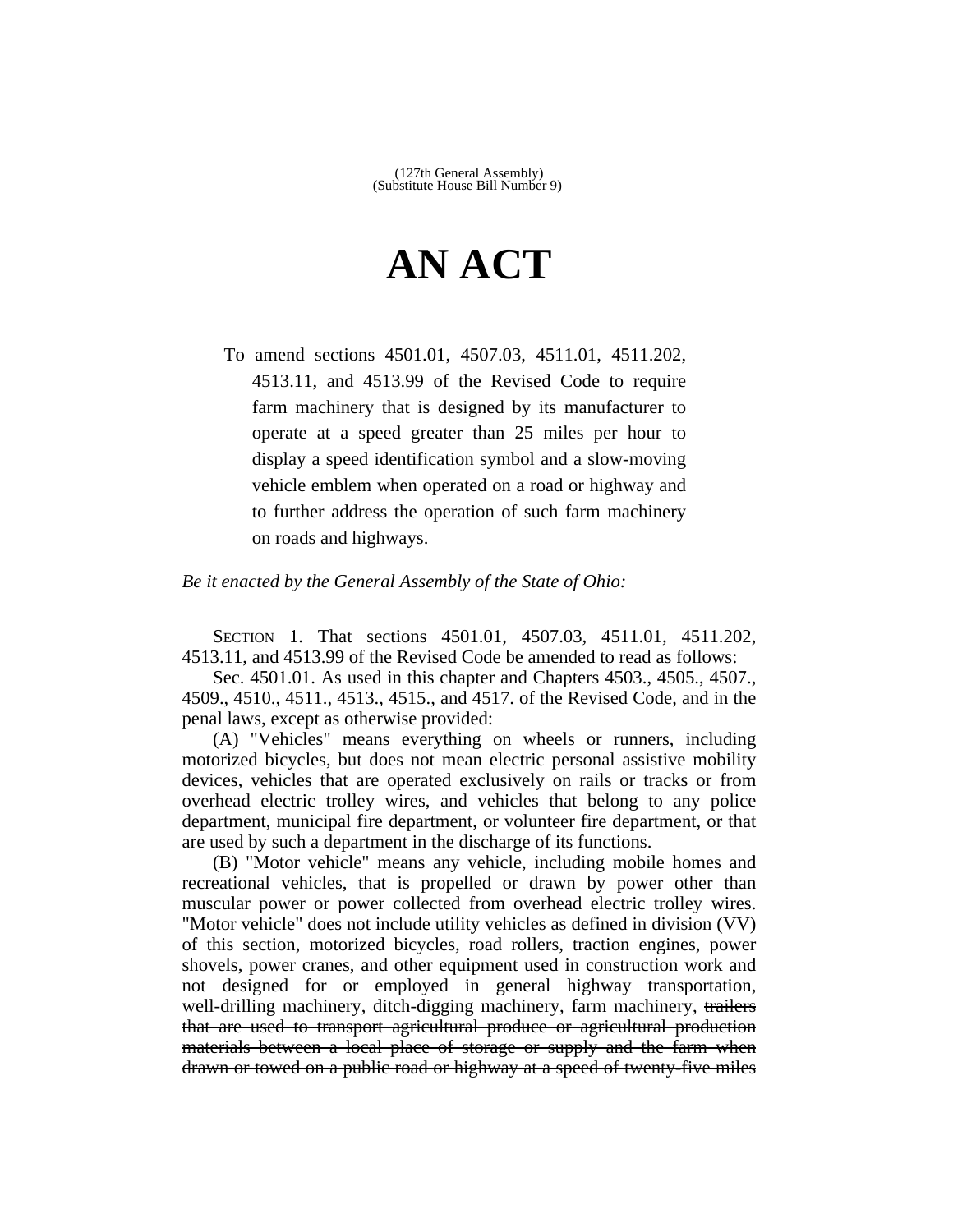per hour or less, threshing machinery, hay-baling machinery, corn sheller, hammermill and agricultural tractors, machinery used in the production of horticultural, agricultural, and vegetable products, and trailers that are designed and used exclusively to transport a boat between a place of storage and a marina, or in and around a marina, when drawn or towed on a public road or highway for a distance of no more than ten miles and at a speed of twenty-five miles per hour or less.

(C) "Agricultural tractor" and "traction engine" mean any self-propelling vehicle that is designed or used for drawing other vehicles or wheeled machinery, but has no provisions for carrying loads independently of such other vehicles, and that is used principally for agricultural purposes.

(D) "Commercial tractor," except as defined in division (C) of this section, means any motor vehicle that has motive power and either is designed or used for drawing other motor vehicles, or is designed or used for drawing another motor vehicle while carrying a portion of the other motor vehicle or its load, or both.

(E) "Passenger car" means any motor vehicle that is designed and used for carrying not more than nine persons and includes any motor vehicle that is designed and used for carrying not more than fifteen persons in a ridesharing arrangement.

(F) "Collector's vehicle" means any motor vehicle or agricultural tractor or traction engine that is of special interest, that has a fair market value of one hundred dollars or more, whether operable or not, and that is owned, operated, collected, preserved, restored, maintained, or used essentially as a collector's item, leisure pursuit, or investment, but not as the owner's principal means of transportation. "Licensed collector's vehicle" means a collector's vehicle, other than an agricultural tractor or traction engine, that displays current, valid license tags issued under section 4503.45 of the Revised Code, or a similar type of motor vehicle that displays current, valid license tags issued under substantially equivalent provisions in the laws of other states.

(G) "Historical motor vehicle" means any motor vehicle that is over twenty-five years old and is owned solely as a collector's item and for participation in club activities, exhibitions, tours, parades, and similar uses, but that in no event is used for general transportation.

(H) "Noncommercial motor vehicle" means any motor vehicle, including a farm truck as defined in section 4503.04 of the Revised Code, that is designed by the manufacturer to carry a load of no more than one ton and is used exclusively for purposes other than engaging in business for profit.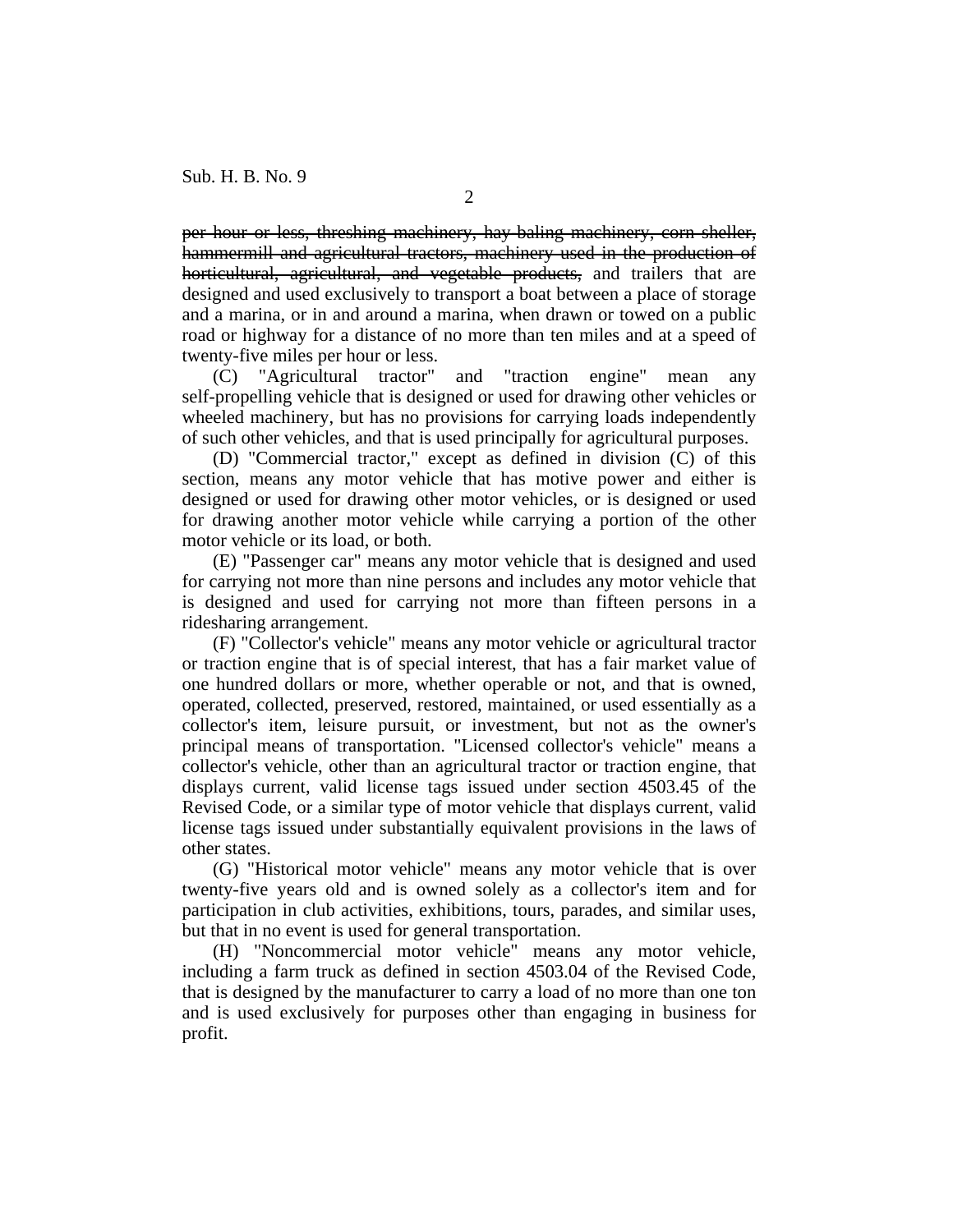(I) "Bus" means any motor vehicle that has motor power and is designed and used for carrying more than nine passengers, except any motor vehicle that is designed and used for carrying not more than fifteen passengers in a ridesharing arrangement.

(J) "Commercial car" or "truck" means any motor vehicle that has motor power and is designed and used for carrying merchandise or freight, or that is used as a commercial tractor.

(K) "Bicycle" means every device, other than a tricycle that is designed solely for use as a play vehicle by a child, that is propelled solely by human power upon which any person may ride, and that has either two tandem wheels, or one wheel in front and two wheels in the rear, any of which is more than fourteen inches in diameter.

(L) "Motorized bicycle" means any vehicle that either has two tandem wheels or one wheel in the front and two wheels in the rear, that is capable of being pedaled, and that is equipped with a helper motor of not more than fifty cubic centimeters piston displacement that produces no more than one brake horsepower and is capable of propelling the vehicle at a speed of no greater than twenty miles per hour on a level surface.

(M) "Trailer" means any vehicle without motive power that is designed or used for carrying property or persons wholly on its own structure and for being drawn by a motor vehicle, and includes any such vehicle that is formed by or operated as a combination of a semitrailer and a vehicle of the dolly type such as that commonly known as a trailer dolly, a vehicle used to transport agricultural produce or agricultural production materials between a local place of storage or supply and the farm when drawn or towed on a public road or highway at a speed greater than twenty-five miles per hour, and a vehicle that is designed and used exclusively to transport a boat between a place of storage and a marina, or in and around a marina, when drawn or towed on a public road or highway for a distance of more than ten miles or at a speed of more than twenty-five miles per hour. "Trailer" does not include a manufactured home or travel trailer.

(N) "Noncommercial trailer" means any trailer, except a travel trailer or trailer that is used to transport a boat as described in division (B) of this section, but, where applicable, includes a vehicle that is used to transport a boat as described in division (M) of this section, that has a gross weight of no more than three thousand pounds, and that is used exclusively for purposes other than engaging in business for a profit.

(O) "Mobile home" means a building unit or assembly of closed construction that is fabricated in an off-site facility, is more than thirty-five body feet in length or, when erected on site, is three hundred twenty or more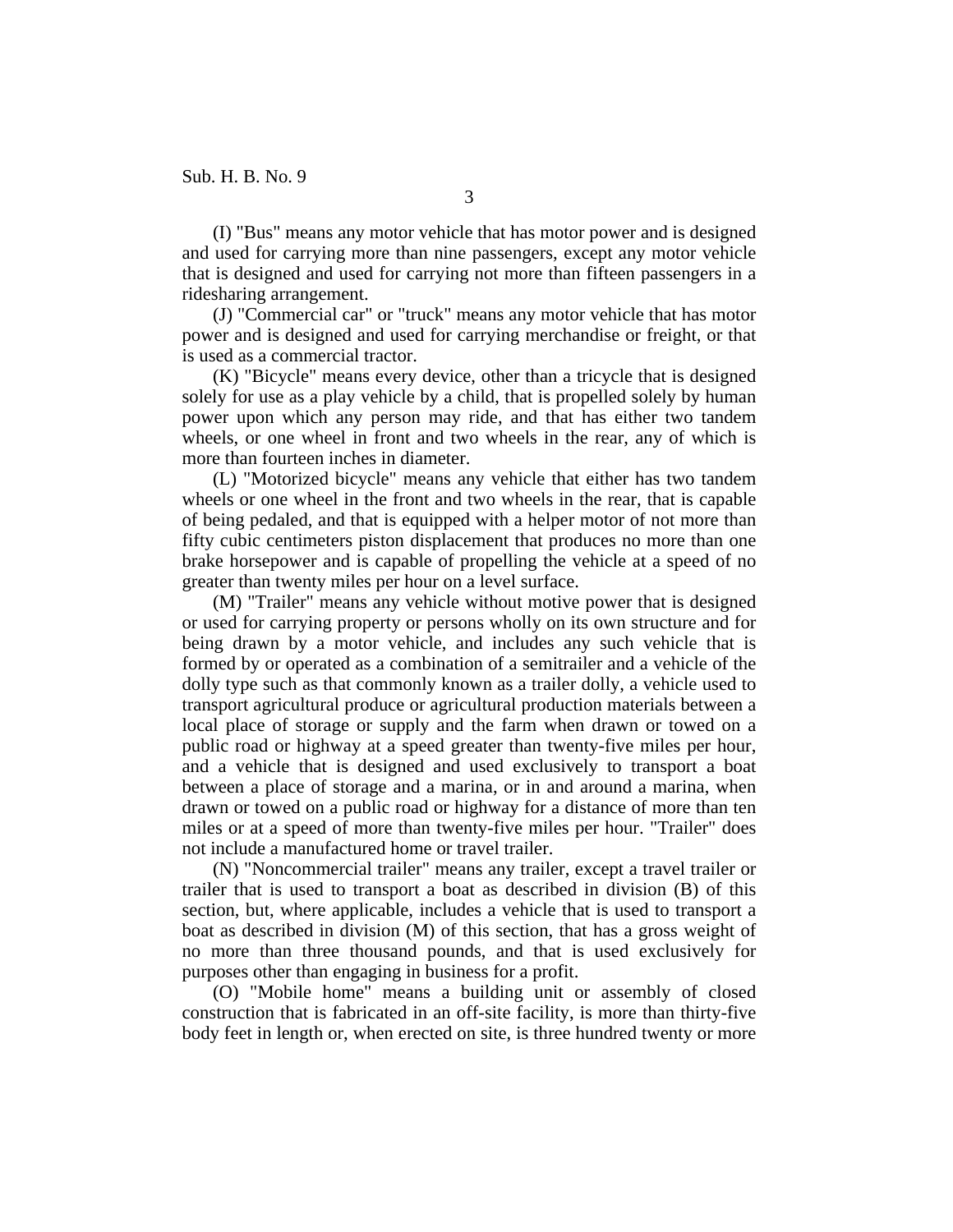square feet, is built on a permanent chassis, is transportable in one or more sections, and does not qualify as a manufactured home as defined in division (C)(4) of section 3781.06 of the Revised Code or as an industrialized unit as defined in division (C)(3) of section 3781.06 of the Revised Code.

(P) "Semitrailer" means any vehicle of the trailer type that does not have motive power and is so designed or used with another and separate motor vehicle that in operation a part of its own weight or that of its load, or both, rests upon and is carried by the other vehicle furnishing the motive power for propelling itself and the vehicle referred to in this division, and includes, for the purpose only of registration and taxation under those chapters, any vehicle of the dolly type, such as a trailer dolly, that is designed or used for the conversion of a semitrailer into a trailer.

(Q) "Recreational vehicle" means a vehicular portable structure that meets all of the following conditions:

(1) It is designed for the sole purpose of recreational travel.

(2) It is not used for the purpose of engaging in business for profit.

(3) It is not used for the purpose of engaging in intrastate commerce.

(4) It is not used for the purpose of commerce as defined in 49 C.F.R. 383.5, as amended.

(5) It is not regulated by the public utilities commission pursuant to Chapter 4919., 4921., or 4923. of the Revised Code.

(6) It is classed as one of the following:

(a) "Travel trailer" means a nonself-propelled recreational vehicle that does not exceed an overall length of thirty-five feet, exclusive of bumper and tongue or coupling, and contains less than three hundred twenty square feet of space when erected on site. "Travel trailer" includes a tent-type fold-out camping trailer as defined in section 4517.01 of the Revised Code.

(b) "Motor home" means a self-propelled recreational vehicle that has no fifth wheel and is constructed with permanently installed facilities for cold storage, cooking and consuming of food, and for sleeping.

(c) "Truck camper" means a nonself-propelled recreational vehicle that does not have wheels for road use and is designed to be placed upon and attached to a motor vehicle. "Truck camper" does not include truck covers that consist of walls and a roof, but do not have floors and facilities enabling them to be used as a dwelling.

(d) "Fifth wheel trailer" means a vehicle that is of such size and weight as to be movable without a special highway permit, that has a gross trailer area of four hundred square feet or less, that is constructed with a raised forward section that allows a bi-level floor plan, and that is designed to be towed by a vehicle equipped with a fifth-wheel hitch ordinarily installed in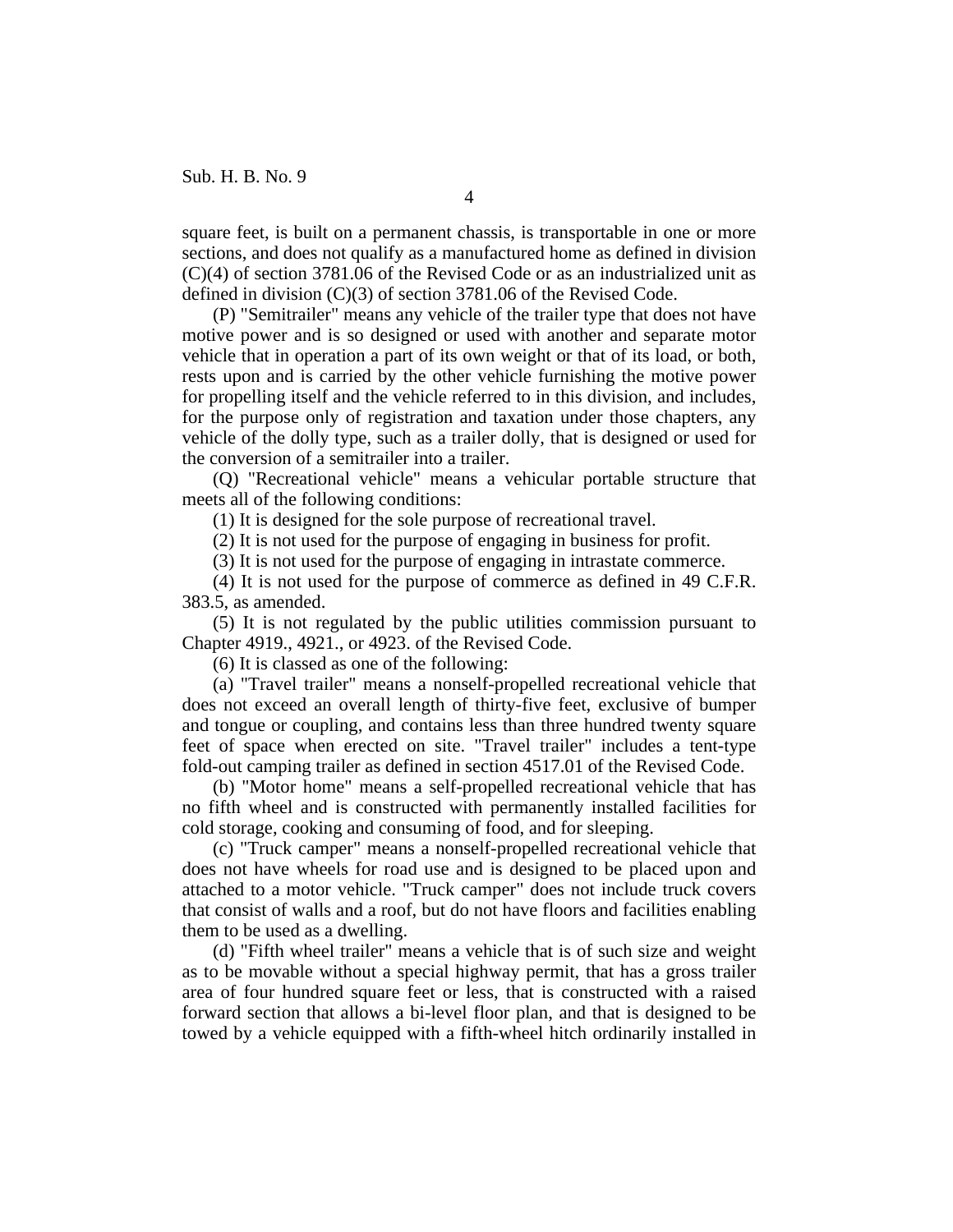the bed of a truck.

(e) "Park trailer" means a vehicle that is commonly known as a park model recreational vehicle, meets the American national standard institute standard A119.5 (1988) for park trailers, is built on a single chassis, has a gross trailer area of four hundred square feet or less when set up, is designed for seasonal or temporary living quarters, and may be connected to utilities necessary for the operation of installed features and appliances.

(R) "Pneumatic tires" means tires of rubber and fabric or tires of similar material, that are inflated with air.

(S) "Solid tires" means tires of rubber or similar elastic material that are not dependent upon confined air for support of the load.

(T) "Solid tire vehicle" means any vehicle that is equipped with two or more solid tires.

(U) "Farm machinery" means all machines and tools that are used in the production, harvesting, and care of farm products, and includes trailers that are used to transport agricultural produce or agricultural production materials between a local place of storage or supply and the farm when drawn or towed on a public road or highway at a speed of twenty-five miles per hour or less, agricultural tractors, threshing machinery, hay-baling machinery, corn shellers, hammermills, and machinery used in the production of horticultural, agricultural, and vegetable products.

(V) "Owner" includes any person or firm, other than a manufacturer or dealer, that has title to a motor vehicle, except that, in sections 4505.01 to 4505.19 of the Revised Code, "owner" includes in addition manufacturers and dealers.

(W) "Manufacturer" and "dealer" include all persons and firms that are regularly engaged in the business of manufacturing, selling, displaying, offering for sale, or dealing in motor vehicles, at an established place of business that is used exclusively for the purpose of manufacturing, selling, displaying, offering for sale, or dealing in motor vehicles. A place of business that is used for manufacturing, selling, displaying, offering for sale, or dealing in motor vehicles shall be deemed to be used exclusively for those purposes even though snowmobiles or all-purpose vehicles are sold or displayed for sale thereat, even though farm machinery is sold or displayed for sale thereat, or even though repair, accessory, gasoline and oil, storage, parts, service, or paint departments are maintained thereat, or, in any county having a population of less than seventy-five thousand at the last federal census, even though a department in a place of business is used to dismantle, salvage, or rebuild motor vehicles by means of used parts, if such departments are operated for the purpose of furthering and assisting in the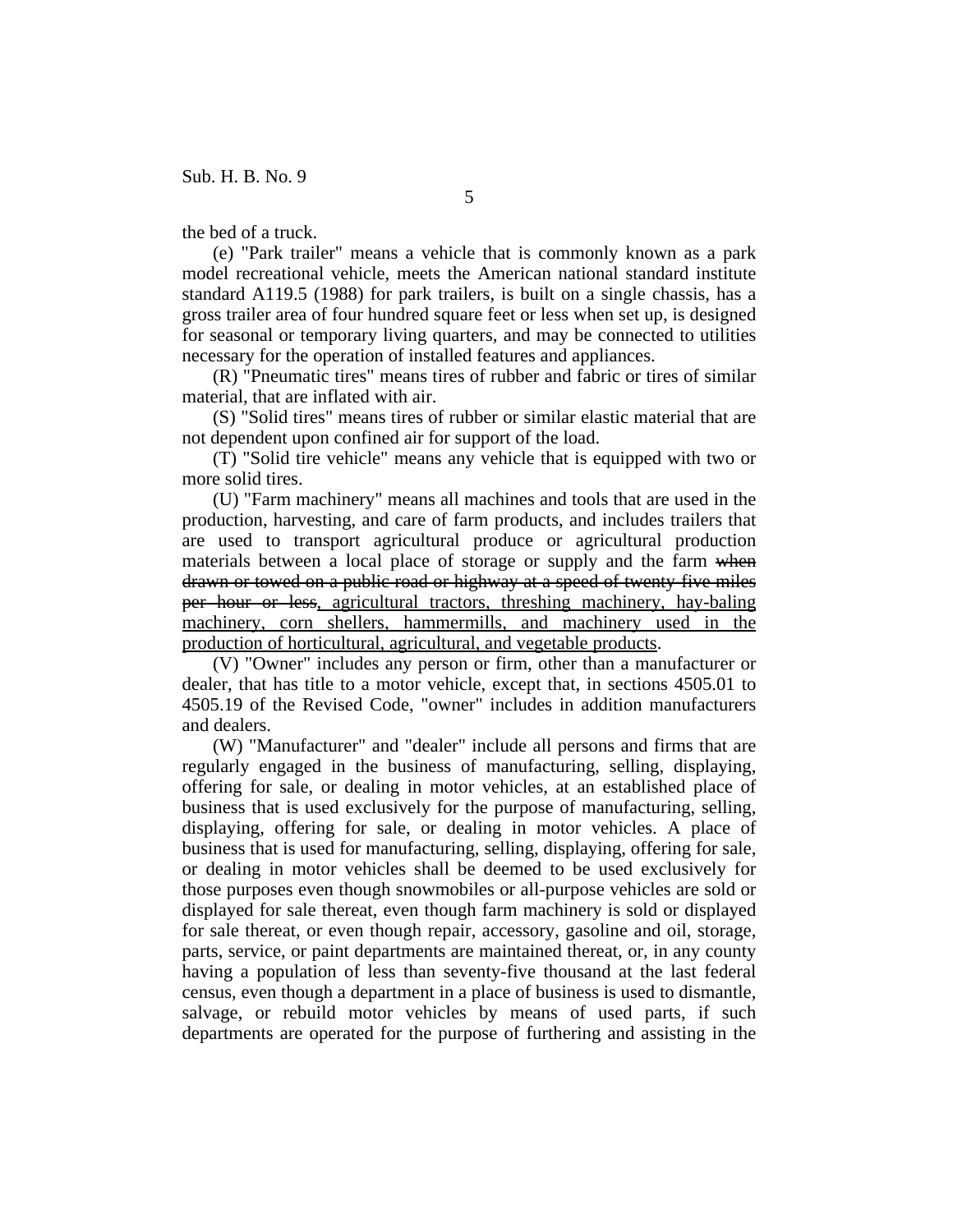business of manufacturing, selling, displaying, offering for sale, or dealing in motor vehicles. Places of business or departments in a place of business used to dismantle, salvage, or rebuild motor vehicles by means of using used parts are not considered as being maintained for the purpose of assisting or furthering the manufacturing, selling, displaying, and offering for sale or dealing in motor vehicles.

(X) "Operator" includes any person who drives or operates a motor vehicle upon the public highways.

(Y) "Chauffeur" means any operator who operates a motor vehicle, other than a taxicab, as an employee for hire; or any operator whether or not the owner of a motor vehicle, other than a taxicab, who operates such vehicle for transporting, for gain, compensation, or profit, either persons or property owned by another. Any operator of a motor vehicle who is voluntarily involved in a ridesharing arrangement is not considered an employee for hire or operating such vehicle for gain, compensation, or profit.

(Z) "State" includes the territories and federal districts of the United States, and the provinces of Canada.

(AA) "Public roads and highways" for vehicles includes all public thoroughfares, bridges, and culverts.

(BB) "Manufacturer's number" means the manufacturer's original serial number that is affixed to or imprinted upon the chassis or other part of the motor vehicle.

(CC) "Motor number" means the manufacturer's original number that is affixed to or imprinted upon the engine or motor of the vehicle.

(DD) "Distributor" means any person who is authorized by a motor vehicle manufacturer to distribute new motor vehicles to licensed motor vehicle dealers at an established place of business that is used exclusively for the purpose of distributing new motor vehicles to licensed motor vehicle dealers, except when the distributor also is a new motor vehicle dealer, in which case the distributor may distribute at the location of the distributor's licensed dealership.

(EE) "Ridesharing arrangement" means the transportation of persons in a motor vehicle where the transportation is incidental to another purpose of a volunteer driver and includes ridesharing arrangements known as carpools, vanpools, and buspools.

(FF) "Apportionable vehicle" means any vehicle that is used or intended for use in two or more international registration plan member jurisdictions that allocate or proportionally register vehicles, that is used for the transportation of persons for hire or designed, used, or maintained primarily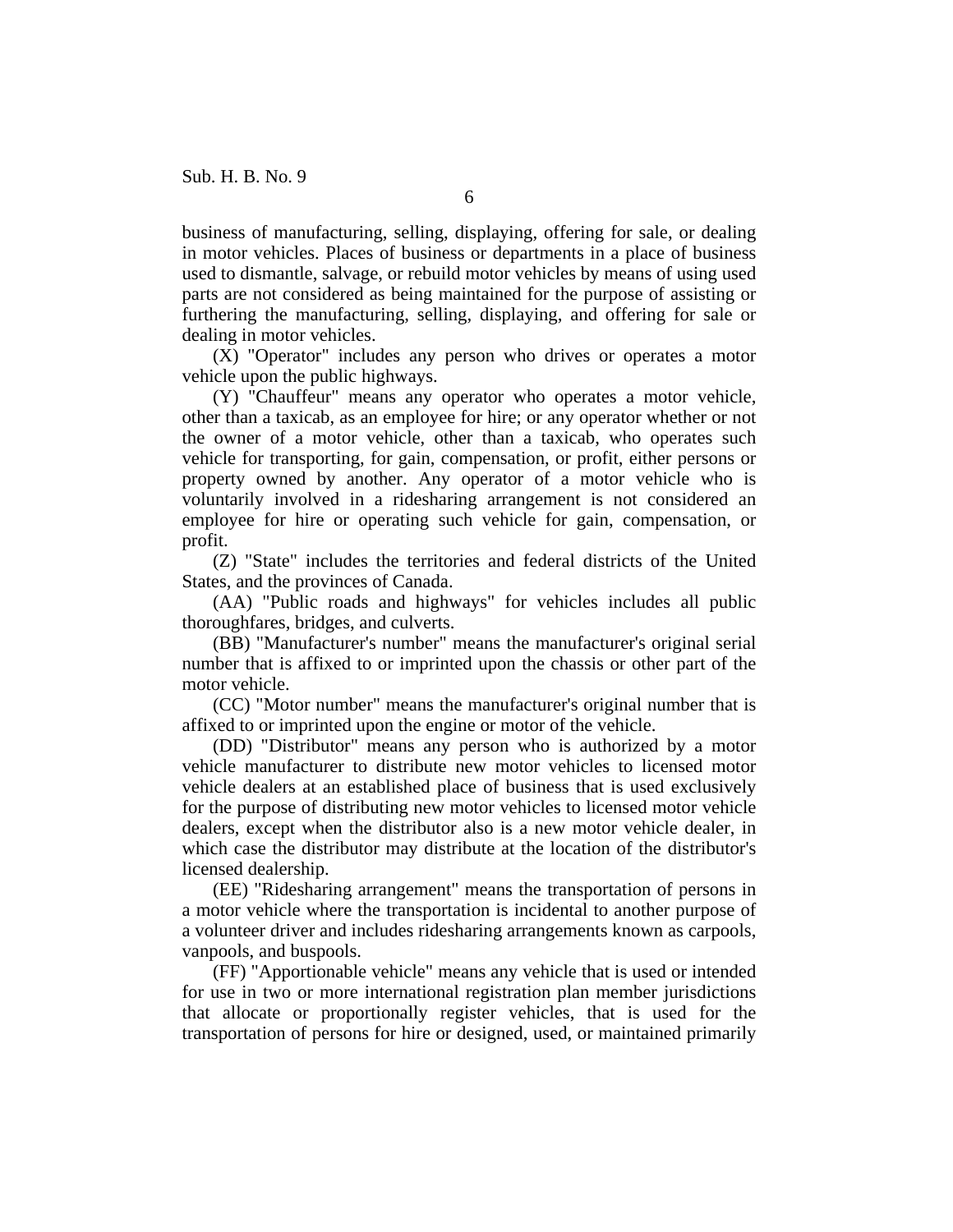for the transportation of property, and that meets any of the following qualifications:

(1) Is a power unit having a gross vehicle weight in excess of twenty-six thousand pounds;

(2) Is a power unit having three or more axles, regardless of the gross vehicle weight;

(3) Is a combination vehicle with a gross vehicle weight in excess of twenty-six thousand pounds.

"Apportionable vehicle" does not include recreational vehicles, vehicles displaying restricted plates, city pick-up and delivery vehicles, buses used for the transportation of chartered parties, or vehicles owned and operated by the United States, this state, or any political subdivisions thereof.

(GG) "Chartered party" means a group of persons who contract as a group to acquire the exclusive use of a passenger-carrying motor vehicle at a fixed charge for the vehicle in accordance with the carrier's tariff, lawfully on file with the United States department of transportation, for the purpose of group travel to a specified destination or for a particular itinerary, either agreed upon in advance or modified by the chartered group after having left the place of origin.

(HH) "International registration plan" means a reciprocal agreement of member jurisdictions that is endorsed by the American association of motor vehicle administrators, and that promotes and encourages the fullest possible use of the highway system by authorizing apportioned registration of fleets of vehicles and recognizing registration of vehicles apportioned in member jurisdictions.

(II) "Restricted plate" means a license plate that has a restriction of time, geographic area, mileage, or commodity, and includes license plates issued to farm trucks under division (J) of section 4503.04 of the Revised Code.

(JJ) "Gross vehicle weight," with regard to any commercial car, trailer, semitrailer, or bus that is taxed at the rates established under section 4503.042 of the Revised Code, means the unladen weight of the vehicle fully equipped plus the maximum weight of the load to be carried on the vehicle.

(KK) "Combined gross vehicle weight" with regard to any combination of a commercial car, trailer, and semitrailer, that is taxed at the rates established under section 4503.042 of the Revised Code, means the total unladen weight of the combination of vehicles fully equipped plus the maximum weight of the load to be carried on that combination of vehicles.

(LL) "Chauffeured limousine" means a motor vehicle that is designed to carry nine or fewer passengers and is operated for hire on an hourly basis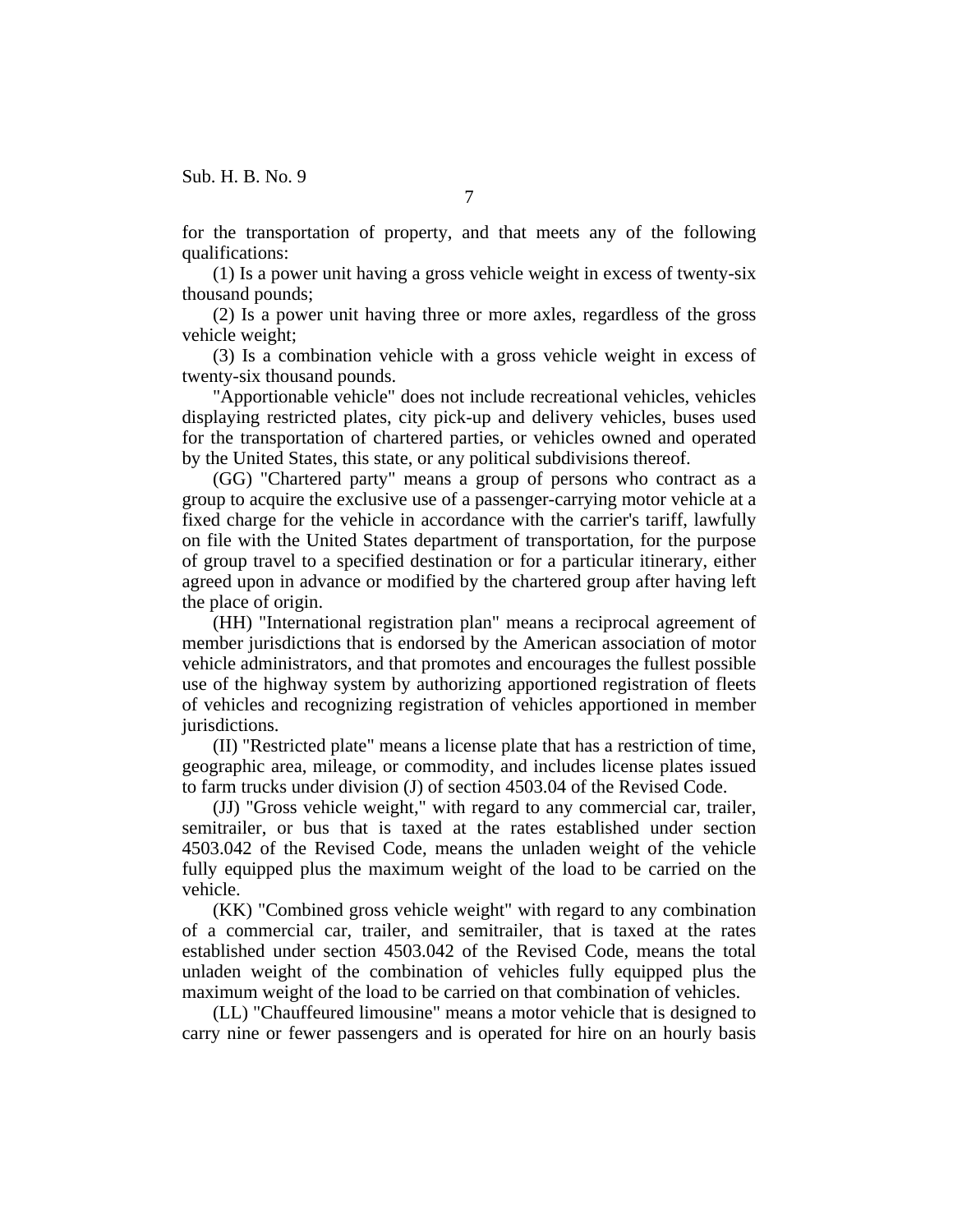pursuant to a prearranged contract for the transportation of passengers on public roads and highways along a route under the control of the person hiring the vehicle and not over a defined and regular route. "Prearranged contract" means an agreement, made in advance of boarding, to provide transportation from a specific location in a chauffeured limousine at a fixed rate per hour or trip. "Chauffeured limousine" does not include any vehicle that is used exclusively in the business of funeral directing.

(MM) "Manufactured home" has the same meaning as in division (C)(4) of section 3781.06 of the Revised Code.

(NN) "Acquired situs," with respect to a manufactured home or a mobile home, means to become located in this state by the placement of the home on real property, but does not include the placement of a manufactured home or a mobile home in the inventory of a new motor vehicle dealer or the inventory of a manufacturer, remanufacturer, or distributor of manufactured or mobile homes.

(OO) "Electronic" includes electrical, digital, magnetic, optical, electromagnetic, or any other form of technology that entails capabilities similar to these technologies.

(PP) "Electronic record" means a record generated, communicated, received, or stored by electronic means for use in an information system or for transmission from one information system to another.

(QQ) "Electronic signature" means a signature in electronic form attached to or logically associated with an electronic record.

(RR) "Financial transaction device" has the same meaning as in division (A) of section 113.40 of the Revised Code.

(SS) "Electronic motor vehicle dealer" means a motor vehicle dealer licensed under Chapter 4517. of the Revised Code whom the registrar of motor vehicles determines meets the criteria designated in section 4503.035 of the Revised Code for electronic motor vehicle dealers and designates as an electronic motor vehicle dealer under that section.

(TT) "Electric personal assistive mobility device" means a self-balancing two non-tandem wheeled device that is designed to transport only one person, has an electric propulsion system of an average of seven hundred fifty watts, and when ridden on a paved level surface by an operator who weighs one hundred seventy pounds has a maximum speed of less than twenty miles per hour.

(UU) "Limited driving privileges" means the privilege to operate a motor vehicle that a court grants under section 4510.021 of the Revised Code to a person whose driver's or commercial driver's license or permit or nonresident operating privilege has been suspended.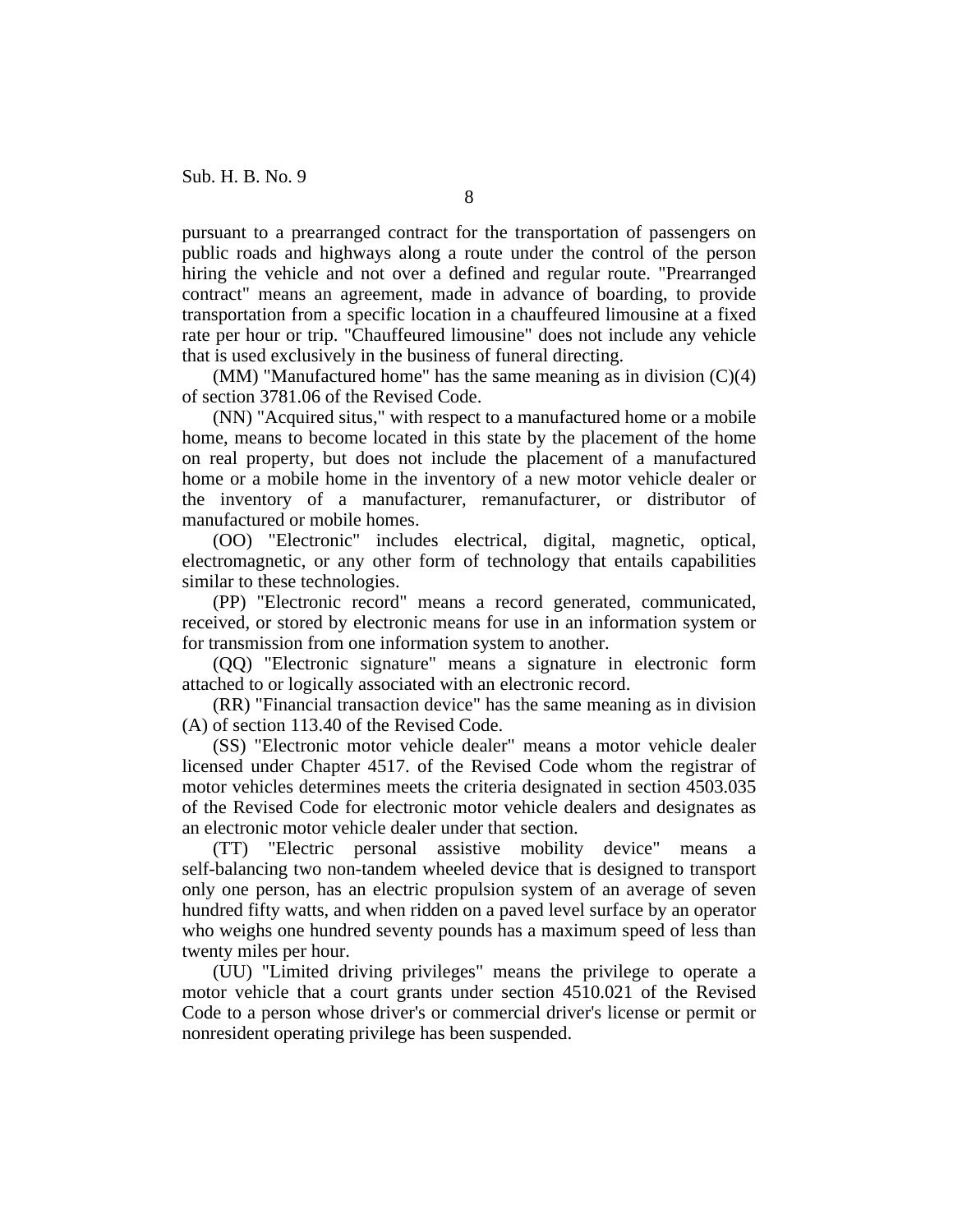(VV) "Utility vehicle" means a self-propelled vehicle designed with a bed, principally for the purpose of transporting material or cargo in connection with construction, agricultural, forestry, grounds maintenance, lawn and garden, materials handling, or similar activities. "Utility vehicle" includes a vehicle with a maximum attainable speed of twenty miles per hour or less that is used exclusively within the boundaries of state parks by state park employees or volunteers for the operation or maintenance of state park facilities.

Sec. 4507.03. (A)(1) No person shall be required to obtain a driver's or commercial driver's license for the purpose of temporarily driving  $\Theta$ . operating, drawing, moving, or propelling a road roller, or road machinery, or any farm tractor or implement of husbandry, temporarily drawn, moved, or propelled upon the a street or highway.

(2) No person shall be required to obtain a driver's or commercial driver's license for the purpose of temporarily driving, operating, drawing, moving, or propelling any agricultural tractor or implement of husbandry upon a street or highway at a speed of twenty-five miles per hour or less.

(3) No person shall drive, operate, draw, move, or propel any agricultural tractor or implement of husbandry upon a street or highway at a speed greater than twenty-five miles per hour unless the person has a current, valid driver's or commercial driver's license.

(B) Every person on active duty in the military or naval forces of the United States, when furnished with a driver's permit and when operating an official motor vehicle in connection with such duty, is exempt from the license requirements of Chapters 4506. and 4507. of the Revised Code.

Every person on active duty in the military or naval forces of the United States or in service with the peace corps, volunteers in service to America, or the foreign service of the United States, is exempt from the license requirements of such sections for the period of his the person's active duty or service and for six months thereafter, provided such person was a licensee under such sections at the time he the person commenced such active duty or service. This section does not prevent such person from making an application, as provided in division (C) of section 4507.10 of the Revised Code, for the renewal of a driver's license or motorcycle operator's endorsement or as provided in section 4506.14 of the Revised Code for the renewal of a commercial driver's license during the period of his the person's active duty or service.

(C) Whoever violates division  $(A)(3)$  of this section is guilty of a misdemeanor of the first degree.

Sec. 4511.01. As used in this chapter and in Chapter 4513. of the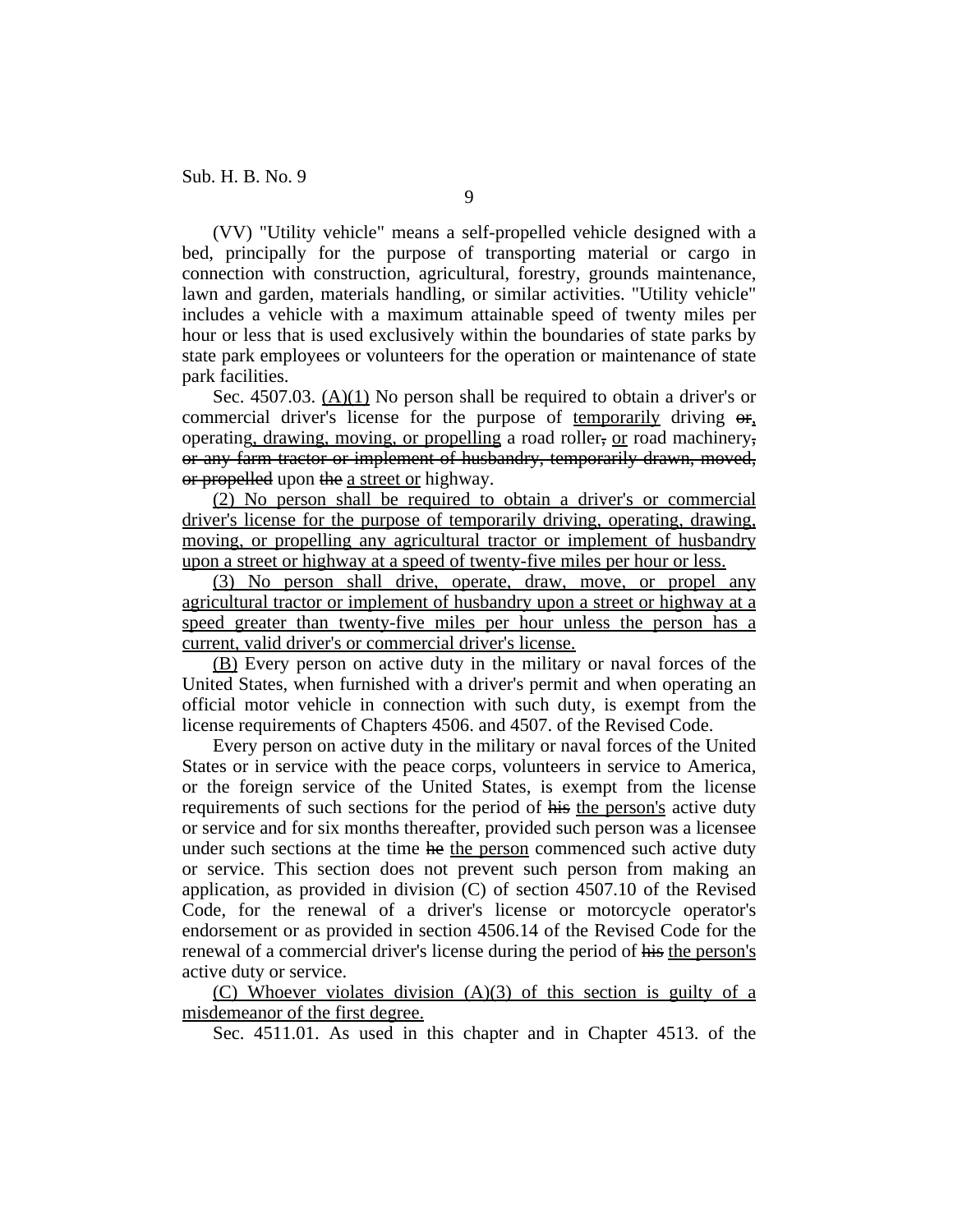Revised Code:

(A) "Vehicle" means every device, including a motorized bicycle, in, upon, or by which any person or property may be transported or drawn upon a highway, except that "vehicle" does not include any motorized wheelchair, any electric personal assistive mobility device, any device that is moved by power collected from overhead electric trolley wires or that is used exclusively upon stationary rails or tracks, or any device, other than a bicycle, that is moved by human power.

(B) "Motor vehicle" means every vehicle propelled or drawn by power other than muscular power or power collected from overhead electric trolley wires, except motorized bicycles, road rollers, traction engines, power shovels, power cranes, and other equipment used in construction work and not designed for or employed in general highway transportation, hole-digging machinery, well-drilling machinery, ditch-digging machinery, farm machinery, trailers used to transport agricultural produce or agricultural production materials between a local place of storage or supply and the farm when drawn or towed on a street or highway at a speed of twenty-five miles per hour or less, threshing machinery, hay-baling machinery, agricultural tractors and machinery used in the production of horticultural, floricultural, agricultural, and vegetable products, and trailers designed and used exclusively to transport a boat between a place of storage and a marina, or in and around a marina, when drawn or towed on a street or highway for a distance of no more than ten miles and at a speed of twenty-five miles per hour or less.

(C) "Motorcycle" means every motor vehicle, other than a tractor, having a saddle for the use of the operator and designed to travel on not more than three wheels in contact with the ground, including, but not limited to, motor vehicles known as "motor-driven cycle," "motor scooter," or "motorcycle" without regard to weight or brake horsepower.

(D) "Emergency vehicle" means emergency vehicles of municipal, township, or county departments or public utility corporations when identified as such as required by law, the director of public safety, or local authorities, and motor vehicles when commandeered by a police officer.

(E) "Public safety vehicle" means any of the following:

(1) Ambulances, including private ambulance companies under contract to a municipal corporation, township, or county, and private ambulances and nontransport vehicles bearing license plates issued under section 4503.49 of the Revised Code;

(2) Motor vehicles used by public law enforcement officers or other persons sworn to enforce the criminal and traffic laws of the state;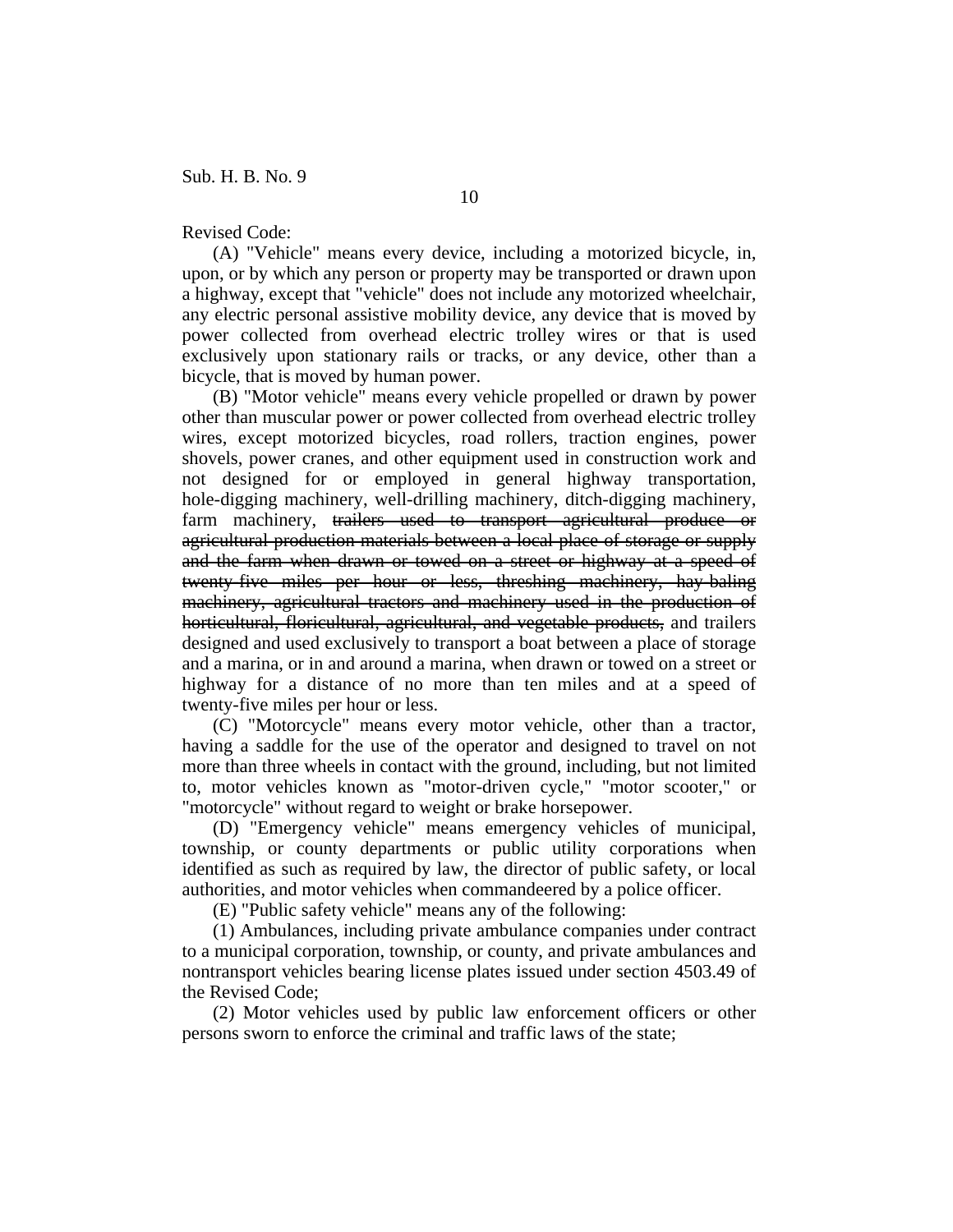(3) Any motor vehicle when properly identified as required by the director of public safety, when used in response to fire emergency calls or to provide emergency medical service to ill or injured persons, and when operated by a duly qualified person who is a member of a volunteer rescue service or a volunteer fire department, and who is on duty pursuant to the rules or directives of that service. The state fire marshal shall be designated by the director of public safety as the certifying agency for all public safety vehicles described in division (E)(3) of this section.

(4) Vehicles used by fire departments, including motor vehicles when used by volunteer fire fighters responding to emergency calls in the fire department service when identified as required by the director of public safety.

Any vehicle used to transport or provide emergency medical service to an ill or injured person, when certified as a public safety vehicle, shall be considered a public safety vehicle when transporting an ill or injured person to a hospital regardless of whether such vehicle has already passed a hospital.

(5) Vehicles used by the motor carrier enforcement unit for the enforcement of orders and rules of the public utilities commission as specified in section 5503.34 of the Revised Code.

(F) "School bus" means every bus designed for carrying more than nine passengers that is owned by a public, private, or governmental agency or institution of learning and operated for the transportation of children to or from a school session or a school function, or owned by a private person and operated for compensation for the transportation of children to or from a school session or a school function, provided "school bus" does not include a bus operated by a municipally owned transportation system, a mass transit company operating exclusively within the territorial limits of a municipal corporation, or within such limits and the territorial limits of municipal corporations immediately contiguous to such municipal corporation, nor a common passenger carrier certified by the public utilities commission unless such bus is devoted exclusively to the transportation of children to and from a school session or a school function, and "school bus" does not include a van or bus used by a licensed child day-care center or type A family day-care home to transport children from the child day-care center or type A family day-care home to a school if the van or bus does not have more than fifteen children in the van or bus at any time.

(G) "Bicycle" means every device, other than a tricycle designed solely for use as a play vehicle by a child, propelled solely by human power upon which any person may ride having either two tandem wheels, or one wheel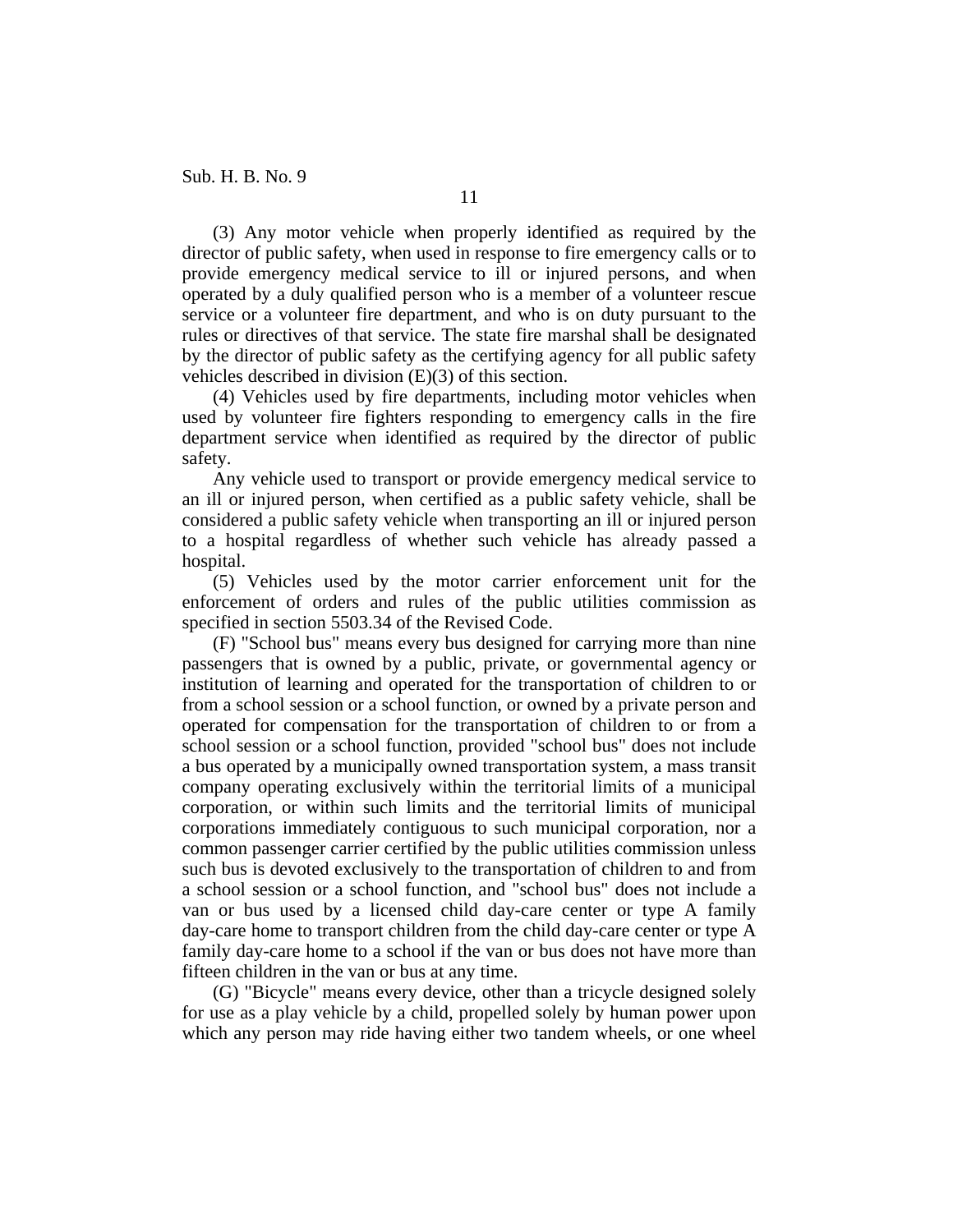in the front and two wheels in the rear, any of which is more than fourteen inches in diameter.

(H) "Motorized bicycle" means any vehicle having either two tandem wheels or one wheel in the front and two wheels in the rear, that is capable of being pedaled and is equipped with a helper motor of not more than fifty cubic centimeters piston displacement that produces no more than one brake horsepower and is capable of propelling the vehicle at a speed of no greater than twenty miles per hour on a level surface.

(I) "Commercial tractor" means every motor vehicle having motive power designed or used for drawing other vehicles and not so constructed as to carry any load thereon, or designed or used for drawing other vehicles while carrying a portion of such other vehicles, or load thereon, or both.

(J) "Agricultural tractor" means every self-propelling vehicle designed or used for drawing other vehicles or wheeled machinery but having no provision for carrying loads independently of such other vehicles, and used principally for agricultural purposes.

(K) "Truck" means every motor vehicle, except trailers and semitrailers, designed and used to carry property.

(L) "Bus" means every motor vehicle designed for carrying more than nine passengers and used for the transportation of persons other than in a ridesharing arrangement, and every motor vehicle, automobile for hire, or funeral car, other than a taxicab or motor vehicle used in a ridesharing arrangement, designed and used for the transportation of persons for compensation.

(M) "Trailer" means every vehicle designed or used for carrying persons or property wholly on its own structure and for being drawn by a motor vehicle, including any such vehicle when formed by or operated as a combination of a "semitrailer" and a vehicle of the dolly type, such as that commonly known as a "trailer dolly," a vehicle used to transport agricultural produce or agricultural production materials between a local place of storage or supply and the farm when drawn or towed on a street or highway at a speed greater than twenty-five miles per hour, and a vehicle designed and used exclusively to transport a boat between a place of storage and a marina, or in and around a marina, when drawn or towed on a street or highway for a distance of more than ten miles or at a speed of more than twenty-five miles per hour.

(N) "Semitrailer" means every vehicle designed or used for carrying persons or property with another and separate motor vehicle so that in operation a part of its own weight or that of its load, or both, rests upon and is carried by another vehicle.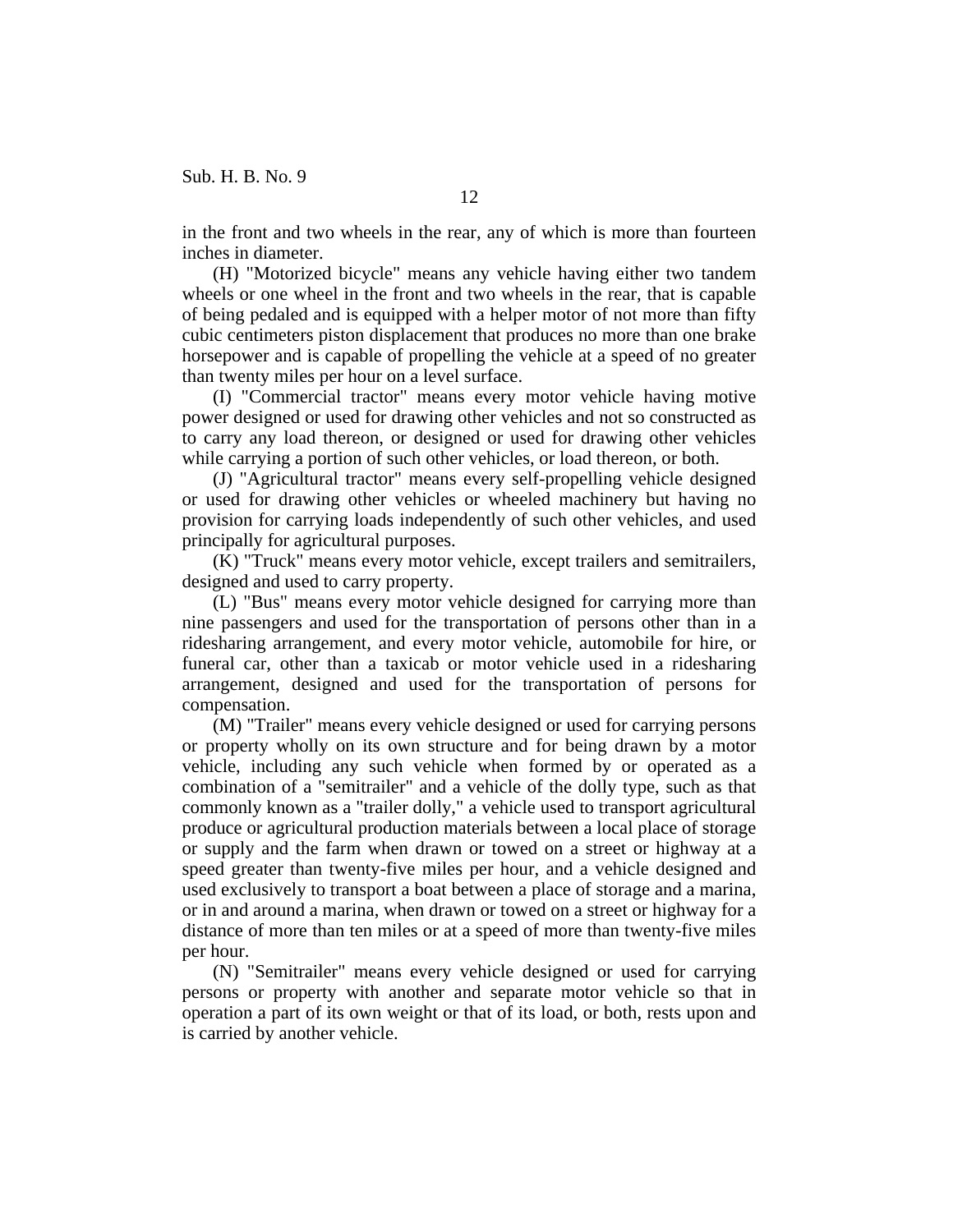(O) "Pole trailer" means every trailer or semitrailer attached to the towing vehicle by means of a reach, pole, or by being boomed or otherwise secured to the towing vehicle, and ordinarily used for transporting long or irregular shaped loads such as poles, pipes, or structural members capable, generally, of sustaining themselves as beams between the supporting connections.

(P) "Railroad" means a carrier of persons or property operating upon rails placed principally on a private right-of-way.

(Q) "Railroad train" means a steam engine or an electric or other motor, with or without cars coupled thereto, operated by a railroad.

(R) "Streetcar" means a car, other than a railroad train, for transporting persons or property, operated upon rails principally within a street or highway.

(S) "Trackless trolley" means every car that collects its power from overhead electric trolley wires and that is not operated upon rails or tracks.

(T) "Explosives" means any chemical compound or mechanical mixture that is intended for the purpose of producing an explosion that contains any oxidizing and combustible units or other ingredients in such proportions, quantities, or packing that an ignition by fire, by friction, by concussion, by percussion, or by a detonator of any part of the compound or mixture may cause such a sudden generation of highly heated gases that the resultant gaseous pressures are capable of producing destructive effects on contiguous objects, or of destroying life or limb. Manufactured articles shall not be held to be explosives when the individual units contain explosives in such limited quantities, of such nature, or in such packing, that it is impossible to procure a simultaneous or a destructive explosion of such units, to the injury of life, limb, or property by fire, by friction, by concussion, by percussion, or by a detonator, such as fixed ammunition for small arms, firecrackers, or safety fuse matches.

(U) "Flammable liquid" means any liquid that has a flash point of seventy degrees Fahrenheit fahrenheit, or less, as determined by a tagliabue or equivalent closed cup test device.

(V) "Gross weight" means the weight of a vehicle plus the weight of any load thereon.

(W) "Person" means every natural person, firm, co-partnership, association, or corporation.

(X) "Pedestrian" means any natural person afoot.

(Y) "Driver or operator" means every person who drives or is in actual physical control of a vehicle, trackless trolley, or streetcar.

(Z) "Police officer" means every officer authorized to direct or regulate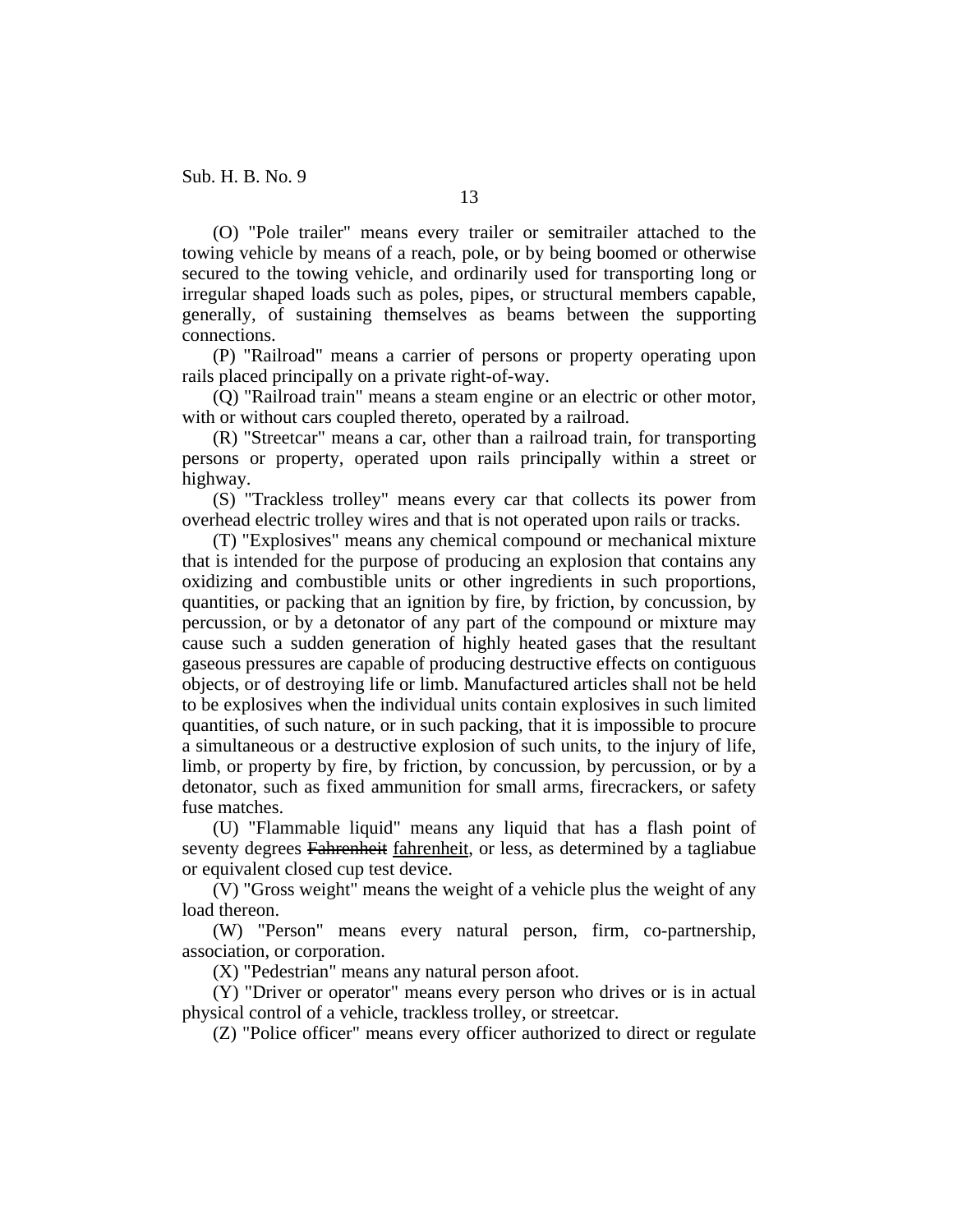traffic, or to make arrests for violations of traffic regulations.

(AA) "Local authorities" means every county, municipal, and other local board or body having authority to adopt police regulations under the constitution and laws of this state.

(BB) "Street" or "highway" means the entire width between the boundary lines of every way open to the use of the public as a thoroughfare for purposes of vehicular travel.

(CC) "Controlled-access highway" means every street or highway in respect to which owners or occupants of abutting lands and other persons have no legal right of access to or from the same except at such points only and in such manner as may be determined by the public authority having jurisdiction over such street or highway.

(DD) "Private road or driveway" means every way or place in private ownership used for vehicular travel by the owner and those having express or implied permission from the owner but not by other persons.

(EE) "Roadway" means that portion of a highway improved, designed, or ordinarily used for vehicular travel, except the berm or shoulder. If a highway includes two or more separate roadways the term "roadway" means any such roadway separately but not all such roadways collectively.

(FF) "Sidewalk" means that portion of a street between the curb lines, or the lateral lines of a roadway, and the adjacent property lines, intended for the use of pedestrians.

(GG) "Laned highway" means a highway the roadway of which is divided into two or more clearly marked lanes for vehicular traffic.

(HH) "Through highway" means every street or highway as provided in section 4511.65 of the Revised Code.

(II) "State highway" means a highway under the jurisdiction of the department of transportation, outside the limits of municipal corporations, provided that the authority conferred upon the director of transportation in section 5511.01 of the Revised Code to erect state highway route markers and signs directing traffic shall not be modified by sections 4511.01 to 4511.79 and 4511.99 of the Revised Code.

(JJ) "State route" means every highway that is designated with an official state route number and so marked.

(KK) "Intersection" means:

(1) The area embraced within the prolongation or connection of the lateral curb lines, or, if none, then the lateral boundary lines of the roadways of two highways which join one another at, or approximately at, right angles, or the area within which vehicles traveling upon different highways joining at any other angle may come in conflict.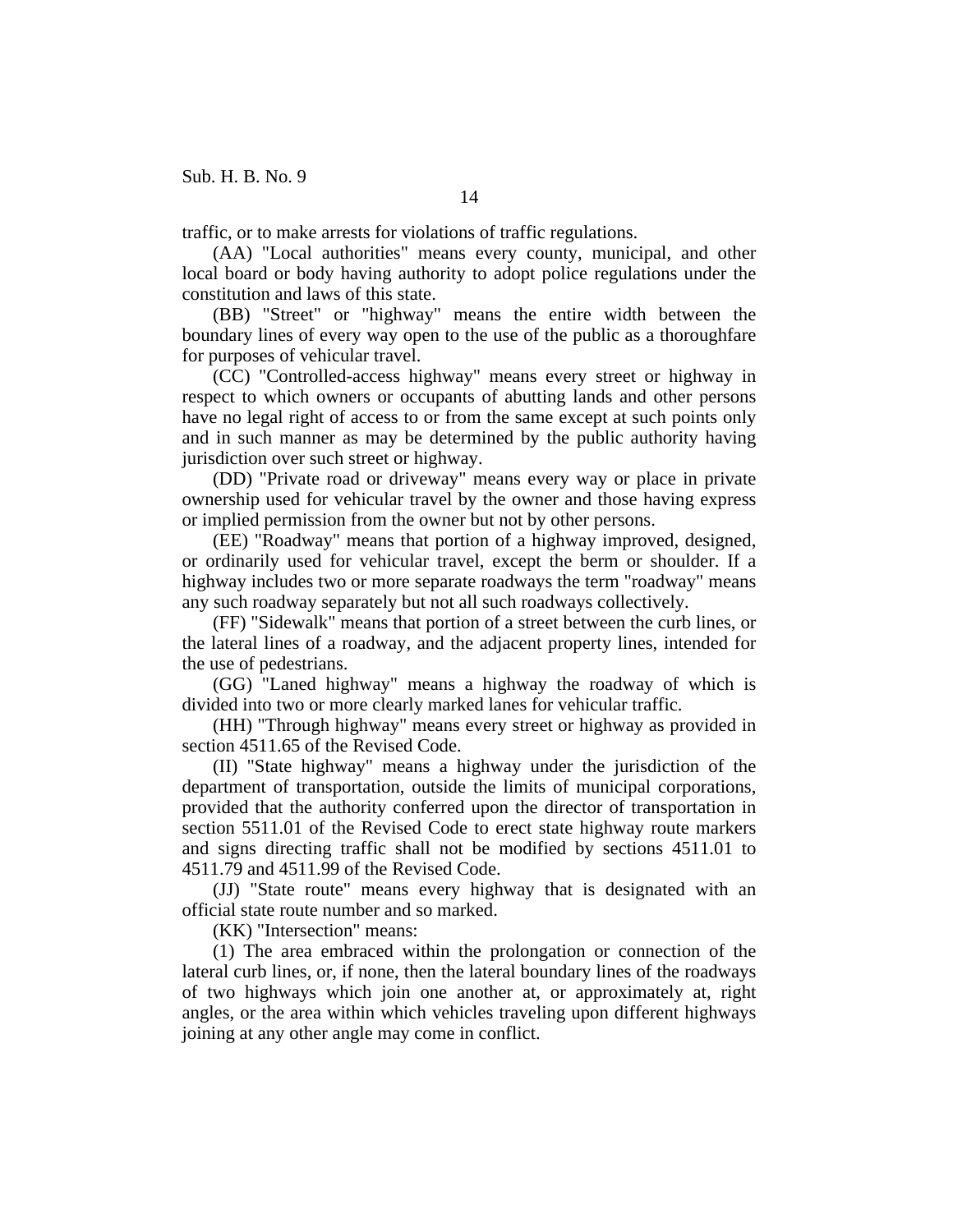(2) Where a highway includes two roadways thirty feet or more apart, then every crossing of each roadway of such divided highway by an intersecting highway shall be regarded as a separate intersection. If an intersecting highway also includes two roadways thirty feet or more apart, then every crossing of two roadways of such highways shall be regarded as a separate intersection.

(3) The junction of an alley with a street or highway, or with another alley, shall not constitute an intersection.

(LL) "Crosswalk" means:

(1) That part of a roadway at intersections ordinarily included within the real or projected prolongation of property lines and curb lines or, in the absence of curbs, the edges of the traversable roadway;

(2) Any portion of a roadway at an intersection or elsewhere, distinctly indicated for pedestrian crossing by lines or other markings on the surface;

(3) Notwithstanding divisions (LL)(1) and (2) of this section, there shall not be a crosswalk where local authorities have placed signs indicating no crossing.

(MM) "Safety zone" means the area or space officially set apart within a roadway for the exclusive use of pedestrians and protected or marked or indicated by adequate signs as to be plainly visible at all times.

(NN) "Business district" means the territory fronting upon a street or highway, including the street or highway, between successive intersections within municipal corporations where fifty per cent or more of the frontage between such successive intersections is occupied by buildings in use for business, or within or outside municipal corporations where fifty per cent or more of the frontage for a distance of three hundred feet or more is occupied by buildings in use for business, and the character of such territory is indicated by official traffic control devices.

(OO) "Residence district" means the territory, not comprising a business district, fronting on a street or highway, including the street or highway, where, for a distance of three hundred feet or more, the frontage is improved with residences or residences and buildings in use for business.

(PP) "Urban district" means the territory contiguous to and including any street or highway which is built up with structures devoted to business, industry, or dwelling houses situated at intervals of less than one hundred feet for a distance of a quarter of a mile or more, and the character of such territory is indicated by official traffic control devices.

(QQ) "Traffic control devices" means all flaggers, signs, signals, markings, and devices placed or erected by authority of a public body or official having jurisdiction, for the purpose of regulating, warning, or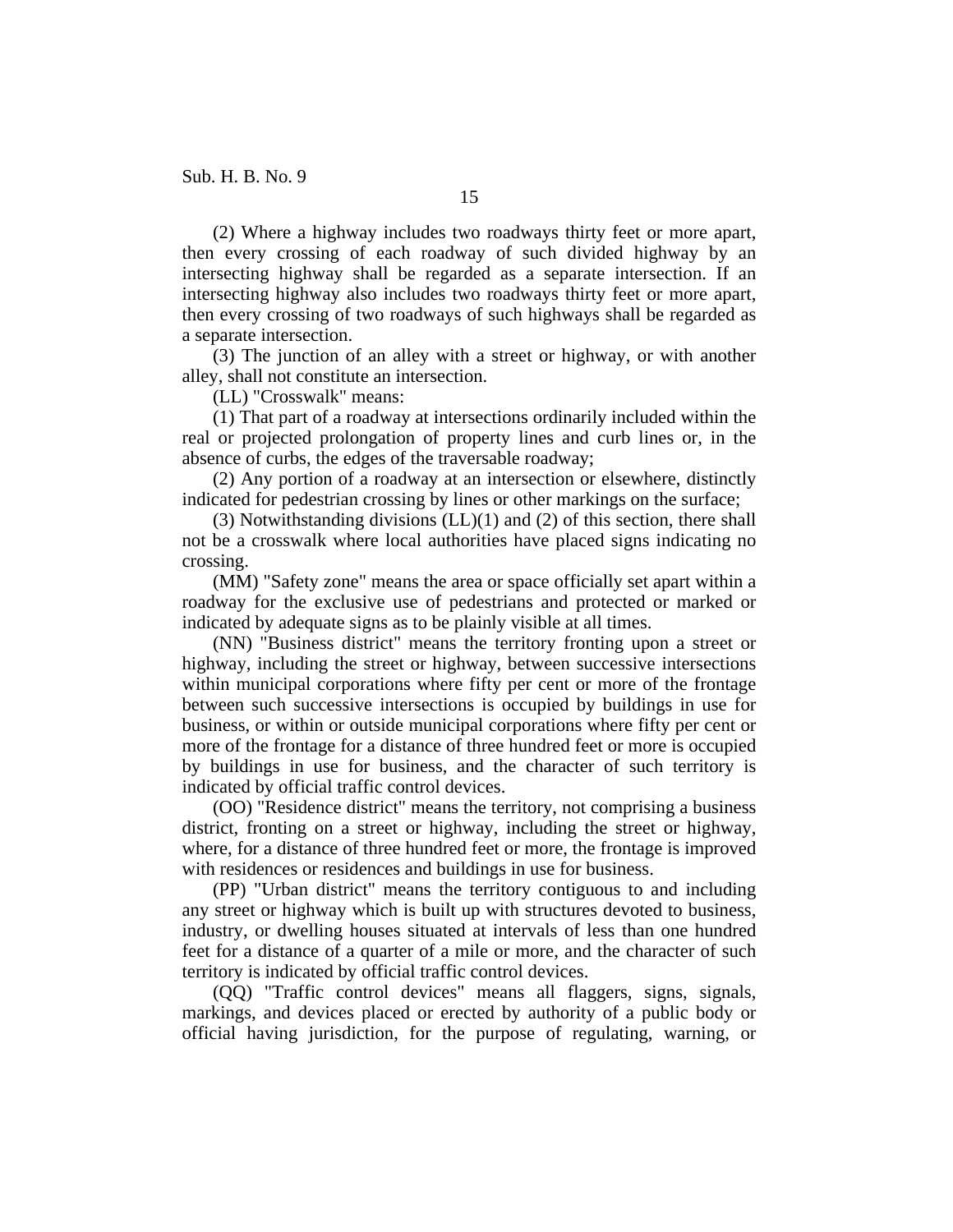16

guiding traffic, including signs denoting names of streets and highways.

(RR) "Traffic control signal" means any device, whether manually, electrically, or mechanically operated, by which traffic is alternately directed to stop, to proceed, to change direction, or not to change direction.

(SS) "Railroad sign or signal" means any sign, signal, or device erected by authority of a public body or official or by a railroad and intended to give notice of the presence of railroad tracks or the approach of a railroad train.

(TT) "Traffic" means pedestrians, ridden or herded animals, vehicles, streetcars, trackless trolleys, and other devices, either singly or together, while using any highway for purposes of travel.

(UU) "Right-of-way" means either of the following, as the context requires:

(1) The right of a vehicle, streetcar, trackless trolley, or pedestrian to proceed uninterruptedly in a lawful manner in the direction in which it or the individual is moving in preference to another vehicle, streetcar, trackless trolley, or pedestrian approaching from a different direction into its or the individual's path;

(2) A general term denoting land, property, or the interest therein, usually in the configuration of a strip, acquired for or devoted to transportation purposes. When used in this context, right-of-way includes the roadway, shoulders or berm, ditch, and slopes extending to the right-of-way limits under the control of the state or local authority.

(VV) "Rural mail delivery vehicle" means every vehicle used to deliver United States mail on a rural mail delivery route.

(WW) "Funeral escort vehicle" means any motor vehicle, including a funeral hearse, while used to facilitate the movement of a funeral procession.

(XX) "Alley" means a street or highway intended to provide access to the rear or side of lots or buildings in urban districts and not intended for the purpose of through vehicular traffic, and includes any street or highway that has been declared an "alley" by the legislative authority of the municipal corporation in which such street or highway is located.

(YY) "Freeway" means a divided multi-lane highway for through traffic with all crossroads separated in grade and with full control of access.

(ZZ) "Expressway" means a divided arterial highway for through traffic with full or partial control of access with an excess of fifty per cent of all crossroads separated in grade.

(AAA) "Thruway" means a through highway whose entire roadway is reserved for through traffic and on which roadway parking is prohibited.

(BBB) "Stop intersection" means any intersection at one or more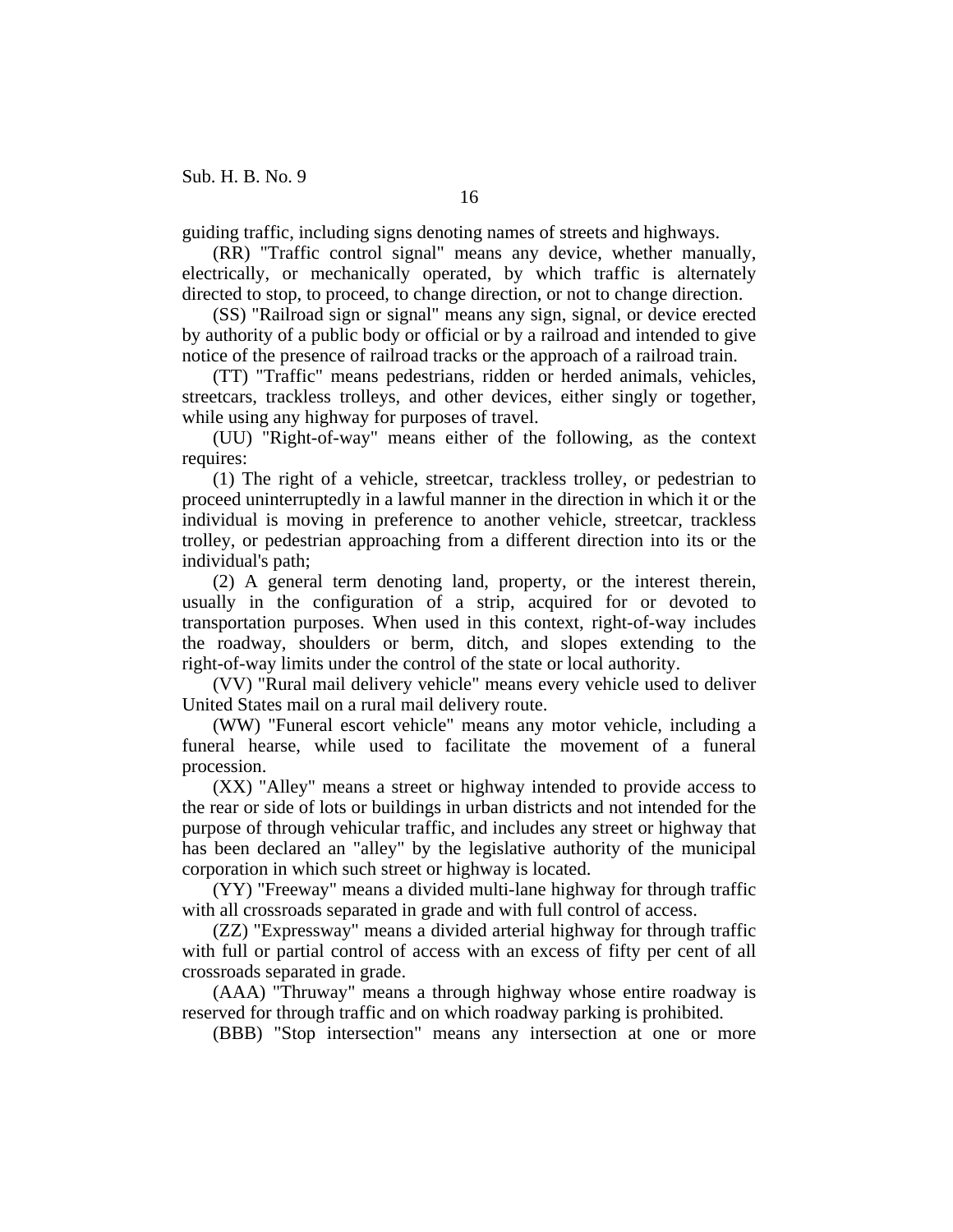entrances of which stop signs are erected.

(CCC) "Arterial street" means any United States or state numbered route, controlled access highway, or other major radial or circumferential street or highway designated by local authorities within their respective jurisdictions as part of a major arterial system of streets or highways.

(DDD) "Ridesharing arrangement" means the transportation of persons in a motor vehicle where such transportation is incidental to another purpose of a volunteer driver and includes ridesharing arrangements known as carpools, vanpools, and buspools.

(EEE) "Motorized wheelchair" means any self-propelled vehicle designed for, and used by, a handicapped person and that is incapable of a speed in excess of eight miles per hour.

(FFF) "Child day-care center" and "type A family day-care home" have the same meanings as in section 5104.01 of the Revised Code.

(GGG) "Multi-wheel agricultural tractor" means a type of agricultural tractor that has two or more wheels or tires on each side of one axle at the rear of the tractor, is designed or used for drawing other vehicles or wheeled machinery, has no provision for carrying loads independently of the drawn vehicles or machinery, and is used principally for agricultural purposes.

(HHH) "Operate" means to cause or have caused movement of a vehicle, streetcar, or trackless trolley.

(III) "Predicate motor vehicle or traffic offense" means any of the following:

(1) A violation of section 4511.03, 4511.051, 4511.12, 4511.132, 4511.16, 4511.20, 4511.201, 4511.21, 4511.211, 4511.213, 4511.22, 4511.23, 4511.25, 4511.26, 4511.27, 4511.28, 4511.29, 4511.30, 4511.31, 4511.32, 4511.33, 4511.34, 4511.35, 4511.36, 4511.37, 4511.38, 4511.39, 4511.40, 4511.41, 4511.42, 4511.43, 4511.431, 4511.432, 4511.44, 4511.441, 4511.451, 4511.452, 4511.46, 4511.47, 4511.48, 4511.481, 4511.49, 4511.50, 4511.511, 4511.53, 4511.54, 4511.55, 4511.56, 4511.57, 4511.58, 4511.59, 4511.60, 4511.61, 4511.64, 4511.66, 4511.661, 4511.68, 4511.70, 4511.701, 4511.71, 4511.711, 4511.712, 4511.713, 4511.72, 4511.73, 4511.763, 4511.771, 4511.78, or 4511.84 of the Revised Code;

(2) A violation of division  $(A)(2)$  of section 4511.17, divisions  $(A)$  to (D) of section 4511.51, or division (A) of section 4511.74 of the Revised Code;

(3) A violation of any provision of sections 4511.01 to 4511.76 of the Revised Code for which no penalty otherwise is provided in the section that contains the provision violated;

(4) A violation of a municipal ordinance that is substantially similar to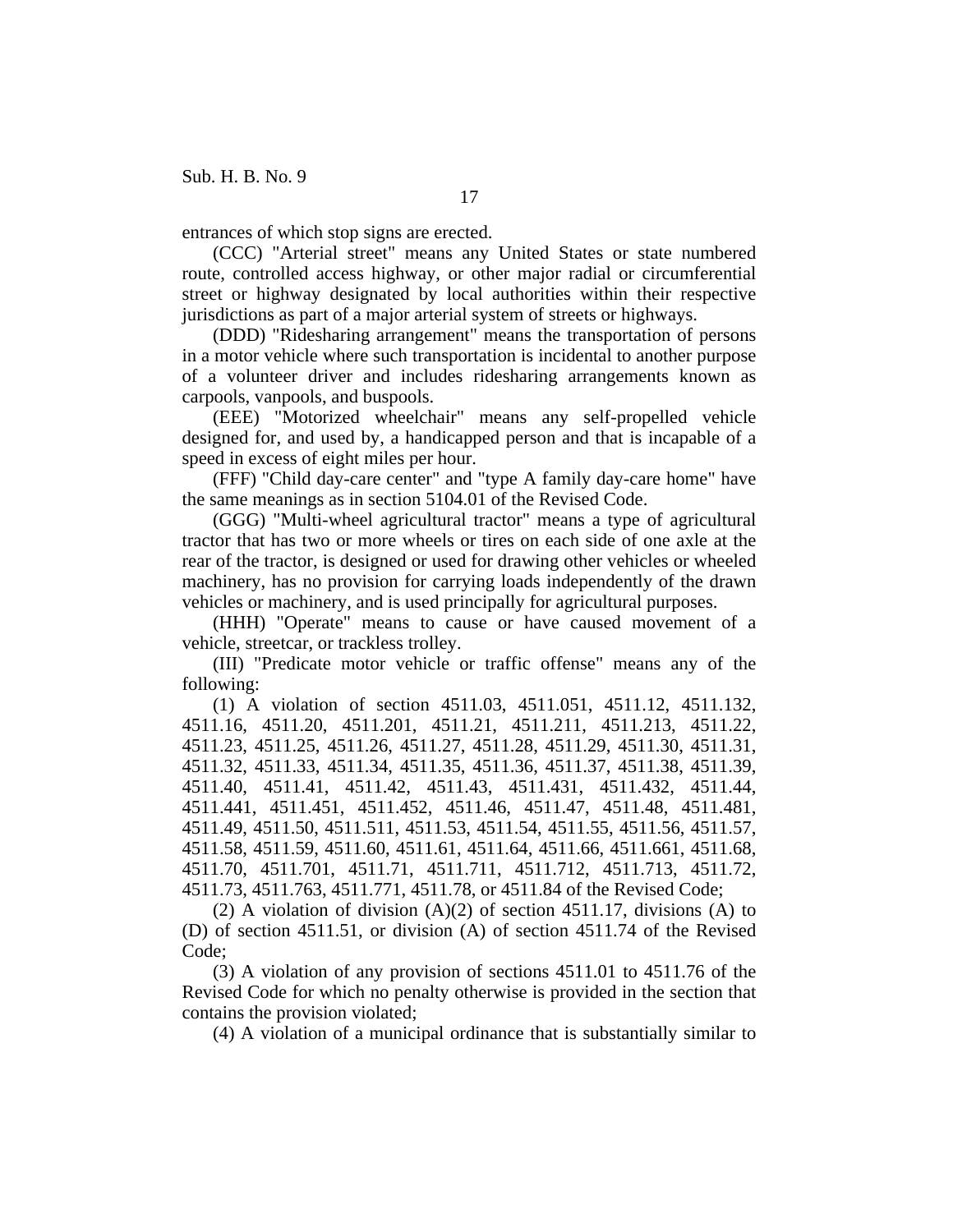any section or provision set forth or described in division  $(III)(1)$ ,  $(2)$ , or  $(3)$ of this section.

Sec. 4511.202. (A) No person shall operate a motor vehicle, trackless trolley, or streetcar, agricultural tractor, or agricultural tractor that is towing, pulling, or otherwise drawing a unit of farm machinery on any street, highway, or property open to the public for vehicular traffic without being in reasonable control of the vehicle, trolley, or streetcar, agricultural tractor, or unit of farm machinery.

(B) Whoever violates this section is guilty of operating a motor vehicle or agricultural tractor without being in control of it, a minor misdemeanor.

Sec. 4513.11. (A) All vehicles other than bicycles, including animal-drawn vehicles and vehicles referred to in division (G) of section 4513.02 of the Revised Code, not specifically required to be equipped with lamps or other lighting devices by sections 4513.03 to 4513.10 of the Revised Code, shall, at the times specified in section 4513.03 of the Revised Code, be equipped with at least one lamp displaying a white light visible from a distance of not less than one thousand feet to the front of the vehicle, and also shall be equipped with two lamps displaying red light visible from a distance of not less than one thousand feet to the rear of the vehicle, or as an alternative, one lamp displaying a red light visible from a distance of not less than one thousand feet to the rear and two red reflectors visible from all distances of six hundred feet to one hundred feet to the rear when illuminated by the lawful lower beams of headlamps.

Lamps and reflectors required or authorized by this section shall meet standards adopted by the director of public safety.

(B) All boat trailers, farm machinery, and other machinery, including all road construction machinery, upon a street or highway, except when being used in actual construction and maintenance work in an area guarded by a flagperson, or where flares are used, or when operating or traveling within the limits of a construction area designated by the director of transportation, a city engineer, or the county engineer of the several counties, when such construction area is marked in accordance with requirements of the director and the manual of uniform traffic control devices, as set forth in section 4511.09 of the Revised Code, which is designed for operation at a speed of twenty-five miles per hour or less shall be operated at a speed not exceeding twenty-five miles per hour, and shall display a triangular slow-moving vehicle emblem (SMV). The emblem shall be mounted so as to be visible from a distance of not less than five hundred feet to the rear. The director of public safety shall adopt standards and specifications for the design and position of mounting the SMV emblem. The standards and specifications for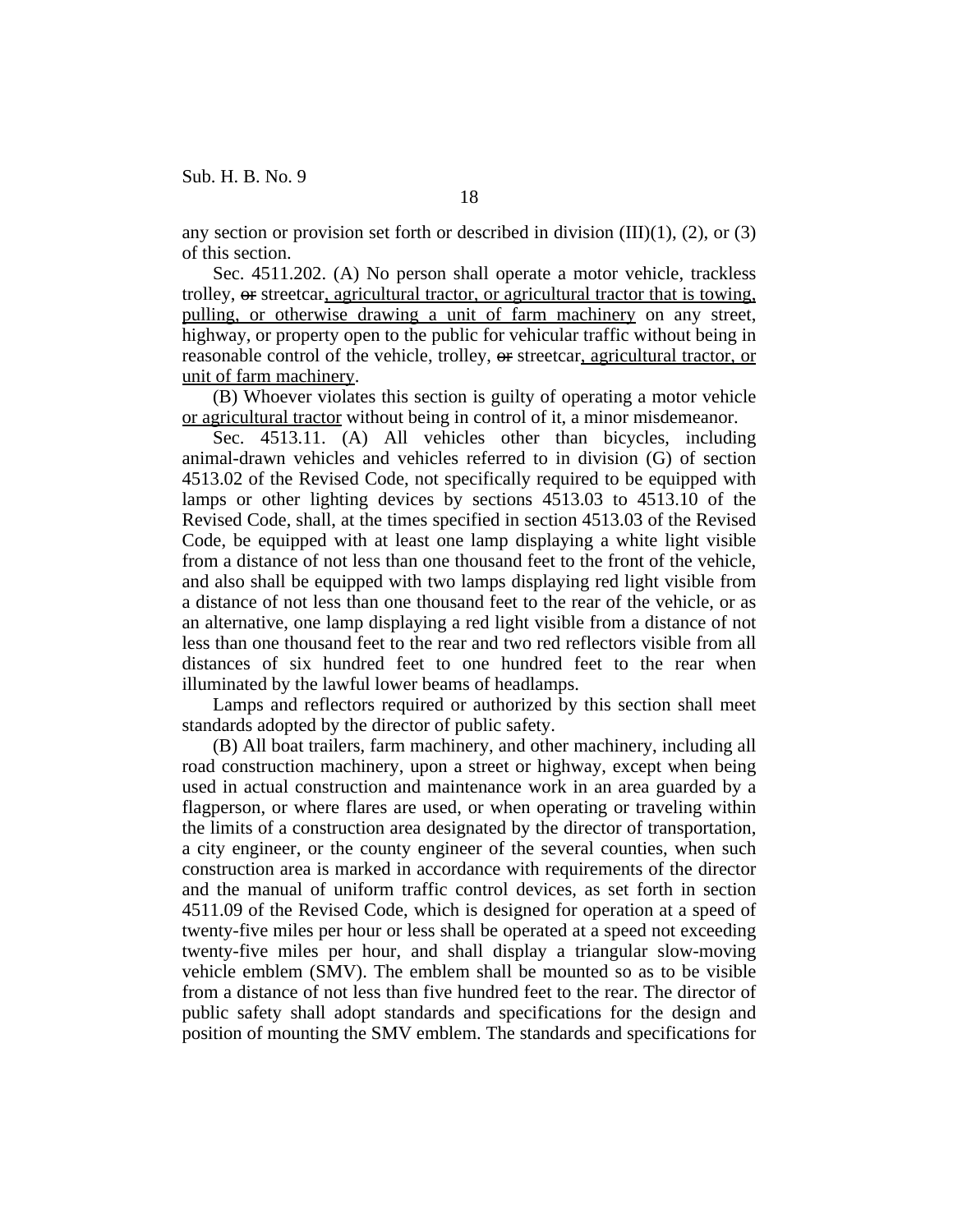SMV emblems referred to in this section shall correlate with and, so far as possible, conform with those approved by the American society of agricultural engineers.

A unit of farm machinery that is designed by its manufacturer to operate at a speed greater than twenty-five miles per hour may be operated on a street or highway at a speed greater than twenty-five miles per hour provided it is operated in accordance with this section.

As used in this division, "machinery" does not include any vehicle designed to be drawn by an animal.

(C) The use of the SMV emblem shall be restricted to animal-drawn vehicles, and to the slow-moving vehicles specified in division (B) of this section operating or traveling within the limits of the highway. Its use on slow-moving vehicles being transported upon other types of vehicles or on any other type of vehicle or stationary object on the highway is prohibited.

(D)(1) No person shall sell, lease, rent, or operate any boat trailer, farm machinery, or other machinery defined as a slow-moving vehicle in division (B) of this section, except those units designed to be completely mounted on a primary power unit, which is manufactured or assembled on or after April 1, 1966, unless the vehicle is equipped with a slow-moving vehicle emblem mounting device as specified in division (B) of this section.

(2) No person shall sell, lease, rent, or operate on a street or highway any unit of farm machinery that is designed by its manufacturer to operate at a speed greater than twenty-five miles per hour unless the unit displays a slow-moving vehicle emblem as specified in division (B) of this section and a speed identification symbol that meets the specifications contained in the American society of agricultural engineers standard ANSI/ASAE S584 JAN2005, agricultural equipment: speed identification symbol (SIS).

(E) Any boat trailer, farm machinery, or other machinery defined as a slow-moving vehicle in division (B) of this section, in addition to the use of the slow-moving vehicle emblem, and any unit of farm machinery that is designed by its manufacturer to operate at a speed greater than twenty-five miles per hour, in addition to the display of a speed identification symbol, may be equipped with a red flashing light that shall be visible from a distance of not less than one thousand feet to the rear at all times specified in section 4513.03 of the Revised Code. When a double-faced light is used, it shall display amber light to the front and red light to the rear.

In addition to the lights described in this division, farm machinery and motor vehicles escorting farm machinery may display a flashing, oscillating, or rotating amber light, as permitted by section 4513.17 of the Revised Code, and also may display simultaneously flashing turn signals or warning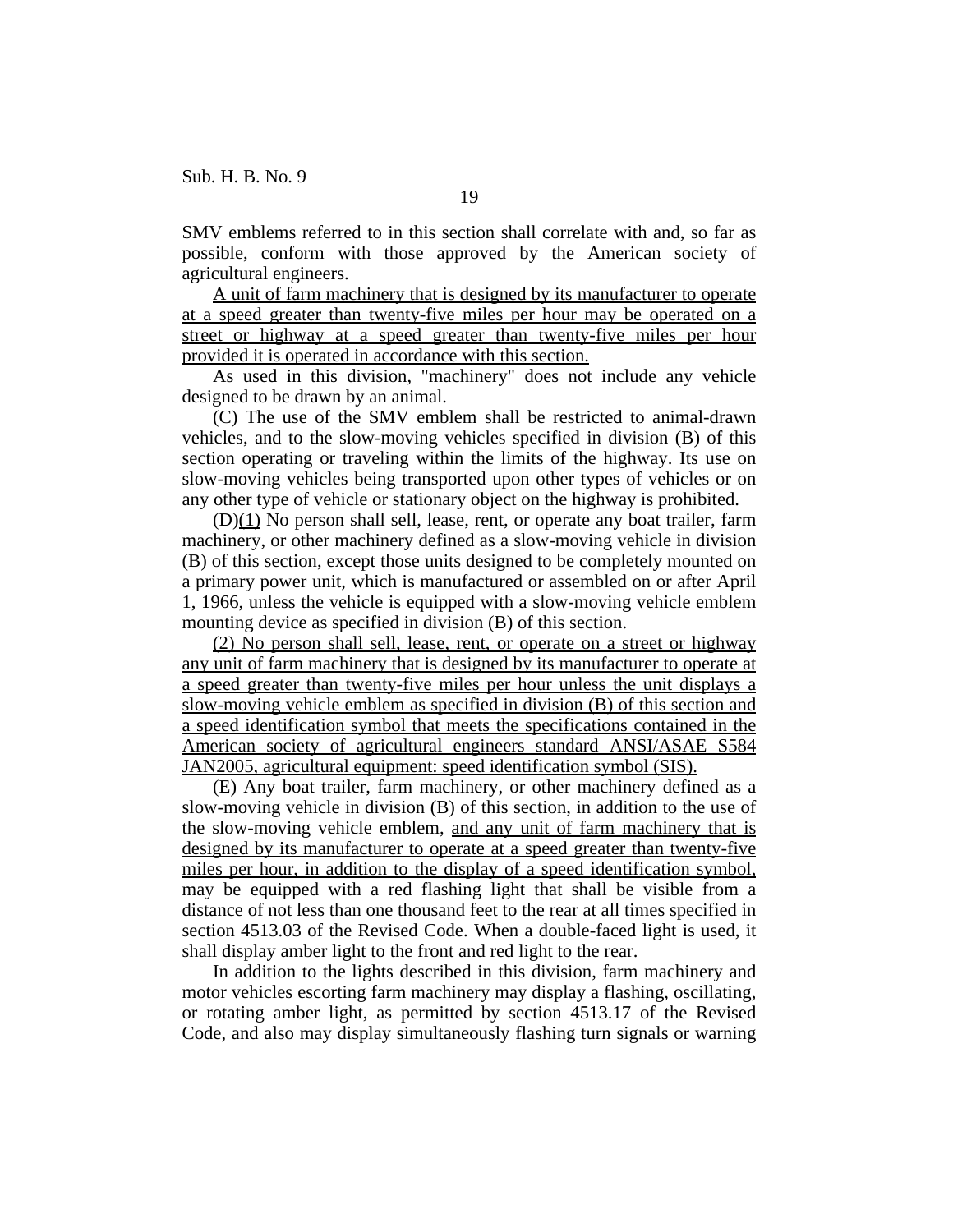lights, as permitted by that section.

(F) Every animal-drawn vehicle upon a street or highway shall at all times be equipped in one of the following ways:

(1) With a slow-moving vehicle emblem complying with division (B) of this section;

(2) With alternate reflective material complying with rules adopted under this division;

(3) With both a slow-moving vehicle emblem and alternate reflective material as specified in this division.

The director of public safety, subject to Chapter 119. of the Revised Code, shall adopt rules establishing standards and specifications for the position of mounting of the alternate reflective material authorized by this division. The rules shall permit, as a minimum, the alternate reflective material to be black, gray, or silver in color. The alternate reflective material shall be mounted on the animal-drawn vehicle so as to be visible, at all times specified in section 4513.03 of the Revised Code, from a distance of not less than five hundred feet to the rear when illuminated by the lawful lower beams of headlamps.

(G) Every unit of farm machinery that is designed by its manufacturer to operate at a speed greater than twenty-five miles per hour shall display a slow-moving vehicle emblem and a speed identification symbol that meets the specifications contained in the American society of agricultural engineers standard ANSI/ASAE S584 JAN2005, agricultural equipment: speed identification symbol (SIS) when the unit is operated upon a street or highway, irrespective of the speed at which the unit is operated on the street or highway. The speed identification symbol shall indicate the maximum speed in miles per hour at which the unit of farm machinery is designed by its manufacturer to operate. The display of the speed identification symbol shall be in accordance with the standard prescribed in this division.

If an agricultural tractor that is designed by its manufacturer to operate at a speed greater than twenty-five miles per hour is being operated on a street or highway at a speed greater than twenty-five miles per hour and is towing, pulling, or otherwise drawing a unit of farm machinery, the unit of farm machinery shall display a slow-moving vehicle emblem and a speed identification symbol that is the same as the speed identification symbol that is displayed on the agricultural tractor.

(H) When an agricultural tractor that is designed by its manufacturer to operate at a speed greater than twenty-five miles per hour is being operated on a street or highway at a speed greater than twenty-five miles per hour, the operator shall possess some documentation published or provided by the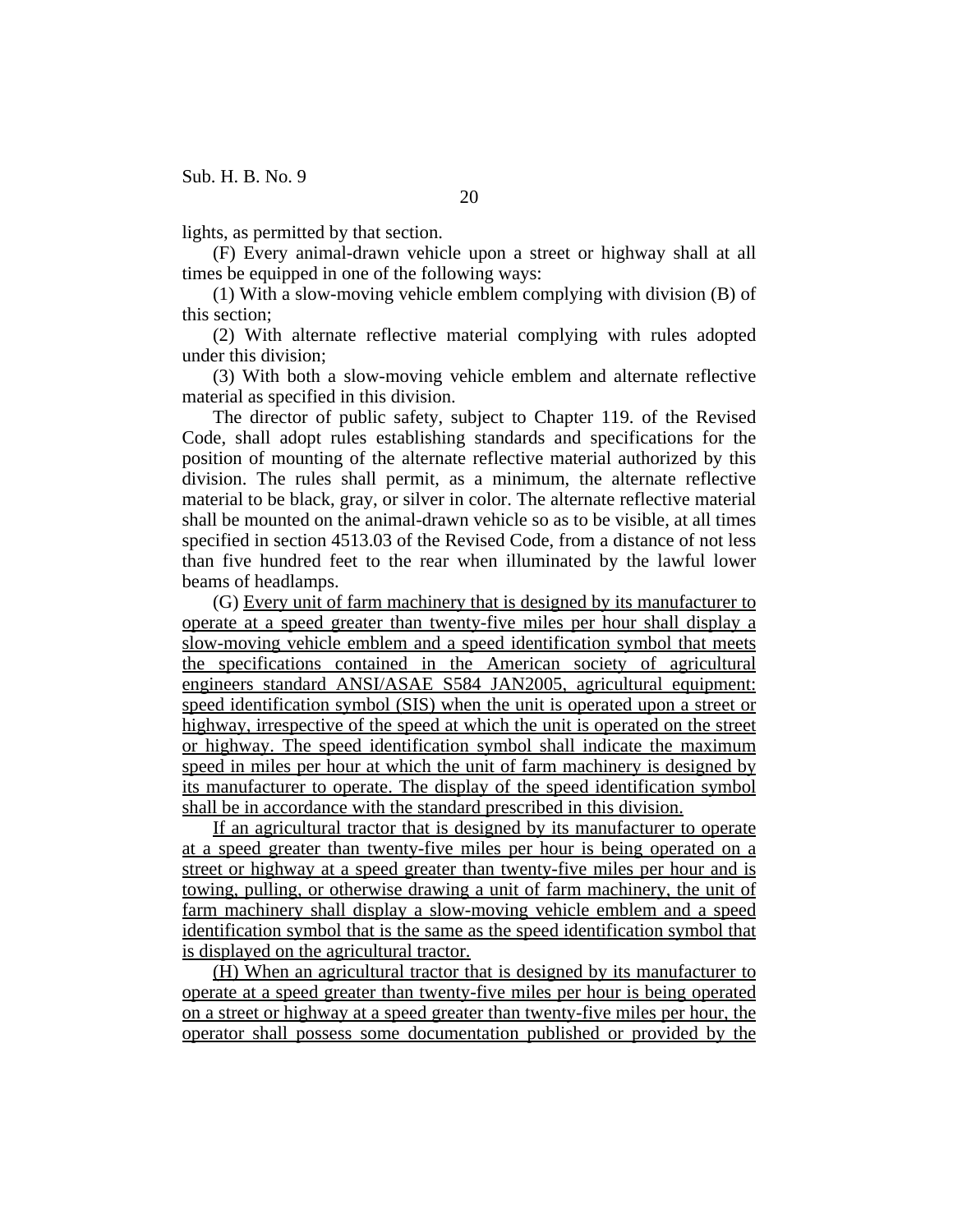manufacturer indicating the maximum speed in miles per hour at which the manufacturer designed the agricultural tractor to operate.

(I) Whoever violates this section shall be punished as provided in section 4513.99 of the Revised Code.

 $(H)(J)$  As used in this section, "boat trailer" means any vehicle designed and used exclusively to transport a boat between a place of storage and a marina, or in and around a marina, when drawn or towed on a street or highway for a distance of no more than ten miles and at a speed of twenty-five miles per hour or less.

Sec. 4513.99. (A) Any violation of section 4513.03, 4513.04, 4513.05, 4513.06, 4513.07, 4513.071, 4513.09, 4513.10, 4513.11 except for division (H) of that section, 4513.111, 4513.12, 4513.13, 4513.14, 4513.15, 4513.16, 4513.17, 4513.171, 4513.18, 4513.182, 4513.19, 4513.20, 4513.201, 4513.202, 4513.21, 4513.22, 4513.23, 4513.24, 4513.242, 4513.25, 4513.26, 4513.27, 4513.28, 4513.29, 4513.30, 4513.31, 4513.32, or 4513.34 of the Revised Code shall be punished under division (B) of this section.

(B) Whoever violates the sections of this chapter that are specifically required to be punished under this division, or any provision of sections 4513.03 to 4513.262 or 4513.27 to 4513.37 of the Revised Code for which violation no penalty is otherwise provided, is guilty of a minor misdemeanor on a first offense; on a second offense within one year after the first offense, the person is guilty of a misdemeanor of the fourth degree; on each subsequent offense within one year after the first offense, the person is guilty of a misdemeanor of the third degree.

SECTION 2. That existing sections 4501.01, 4507.03, 4511.01, 4511.202, 4513.11, and 4513.99 of the Revised Code are hereby repealed.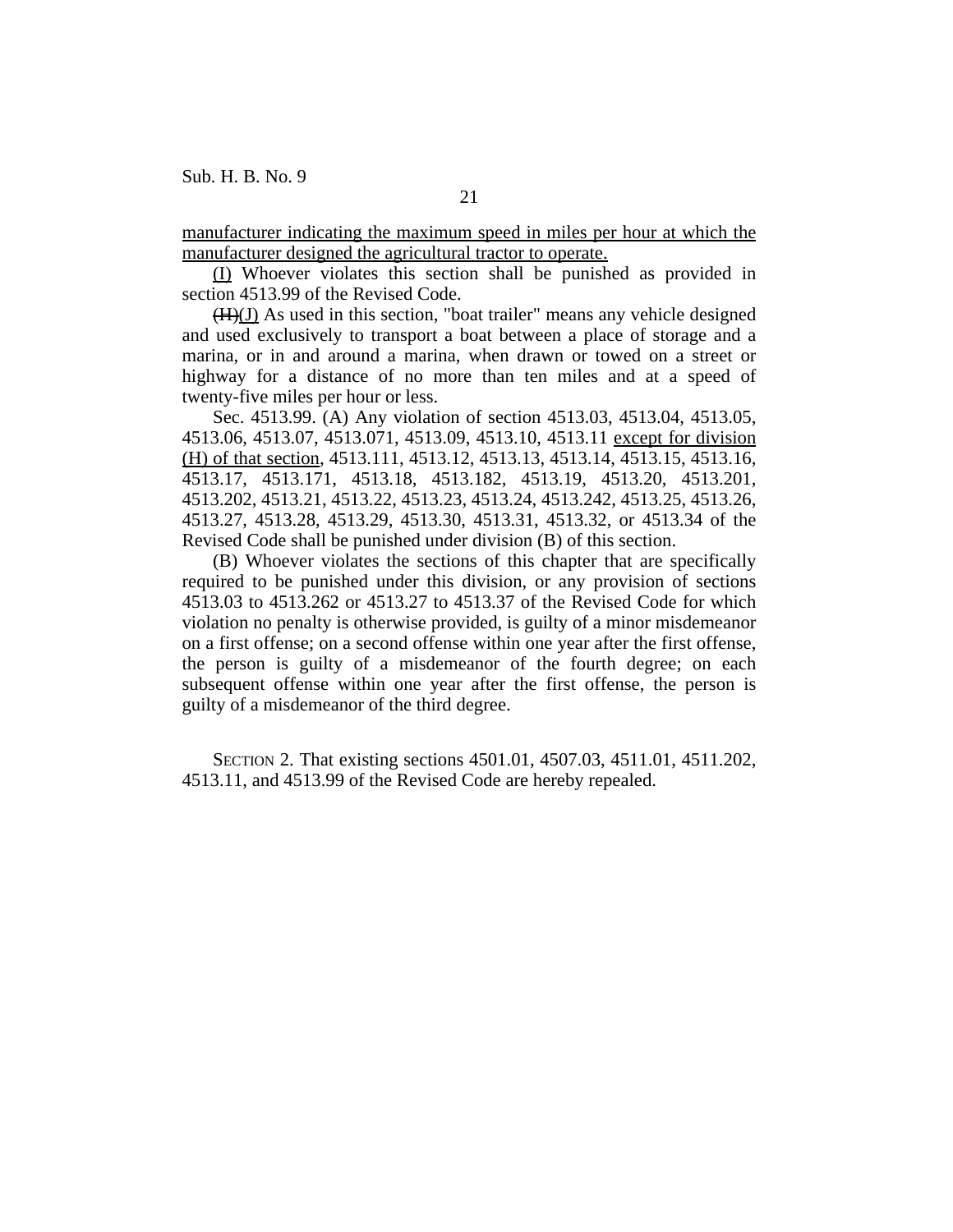22

SECTION 3. Section 4511.01 of the Revised Code is presented in this act as a composite of the section as amended by both Sub. H.B. 52 and Sub. H.B. 230 of the 125th General Assembly. The General Assembly, applying the principle stated in division (B) of section 1.52 of the Revised Code that amendments are to be harmonized if reasonably capable of simultaneous operation, finds that the composite is the resulting version of the section in effect prior to the effective date of the section as presented in this act.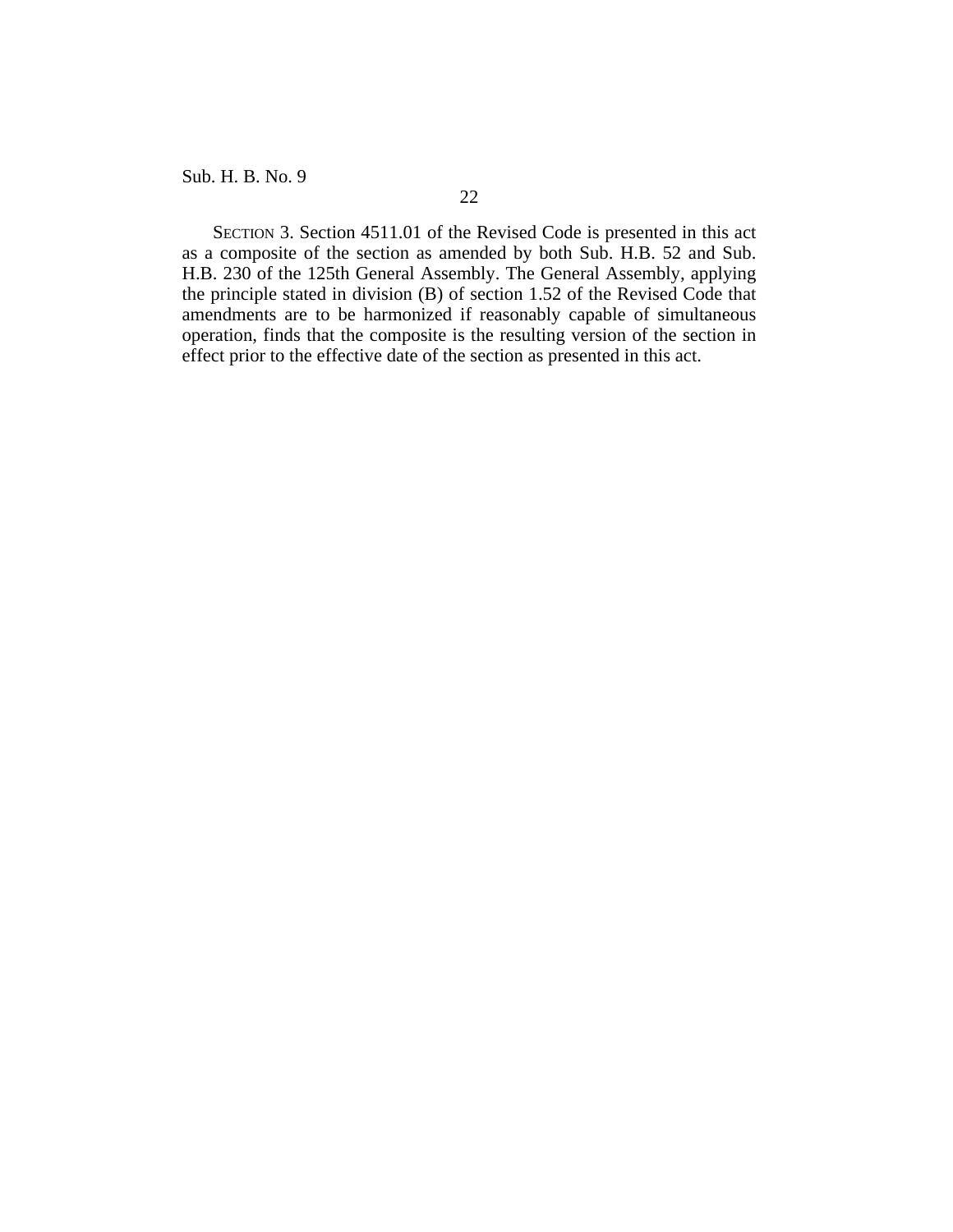*Governor.*